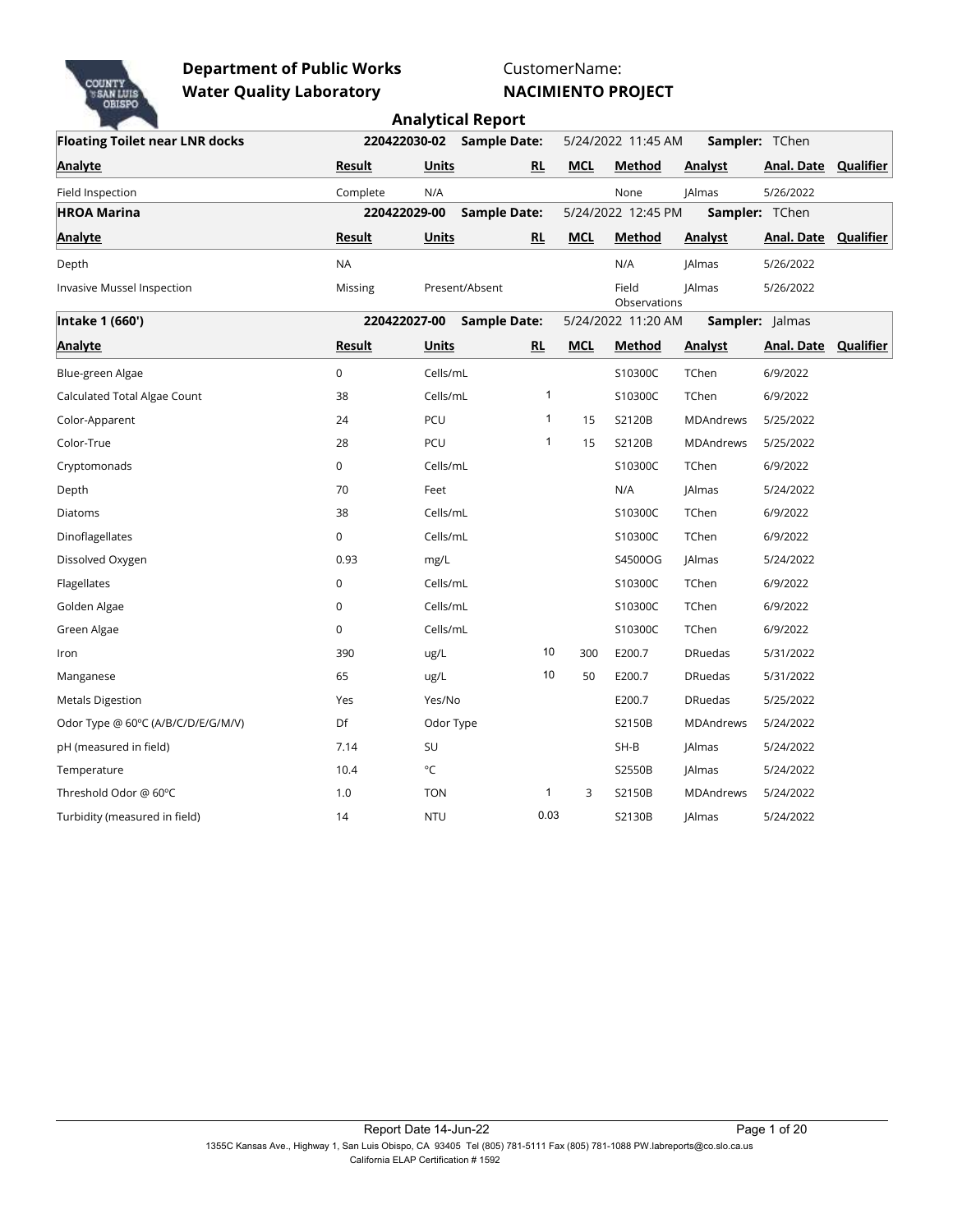

CustomerName: **NACIMIENTO PROJECT**

| Intake 2 (680')                    | 220422027-01<br><b>Sample Date:</b> |              |              | 5/24/2022 11:25 AM | <b>Sampler:</b> Jalmas |                |                      |  |
|------------------------------------|-------------------------------------|--------------|--------------|--------------------|------------------------|----------------|----------------------|--|
| <b>Analyte</b>                     | Result                              | <b>Units</b> | RL           | <b>MCL</b>         | Method                 | <b>Analyst</b> | Anal. Date Qualifier |  |
| Blue-green Algae                   | $\mathbf 0$                         | Cells/mL     |              |                    | S10300C                | TChen          | 6/9/2022             |  |
| Calculated Total Algae Count       | 570                                 | Cells/mL     | 1            |                    | S10300C                | TChen          | 6/9/2022             |  |
| Color-Apparent                     | 16                                  | PCU          | 1            | 15                 | S2120B                 | MDAndrews      | 5/25/2022            |  |
| Color-True                         | 14                                  | PCU          | $\mathbf{1}$ | 15                 | S2120B                 | MDAndrews      | 5/25/2022            |  |
| Cryptomonads                       | $\mathbf 0$                         | Cells/mL     |              |                    | S10300C                | TChen          | 6/9/2022             |  |
| Depth                              | 50                                  | Feet         |              |                    | N/A                    | <b>JAlmas</b>  | 5/24/2022            |  |
| Diatoms                            | 550                                 | Cells/mL     |              |                    | S10300C                | TChen          | 6/9/2022             |  |
| Dinoflagellates                    | 3                                   | Cells/mL     |              |                    | S10300C                | TChen          | 6/9/2022             |  |
| Dissolved Oxygen                   | 1.38                                | mg/L         |              |                    | S4500OG                | <b>JAlmas</b>  | 5/24/2022            |  |
| Flagellates                        | $\mathbf 0$                         | Cells/mL     |              |                    | S10300C                | TChen          | 6/9/2022             |  |
| Golden Algae                       | $\mathbf 0$                         | Cells/mL     |              |                    | S10300C                | TChen          | 6/9/2022             |  |
| Green Algae                        | 20                                  | Cells/mL     |              |                    | S10300C                | TChen          | 6/9/2022             |  |
| Iron                               | 140                                 | ug/L         | 10           | 300                | E200.7                 | <b>DRuedas</b> | 5/31/2022            |  |
| Manganese                          | 15                                  | ug/L         | 10           | 50                 | E200.7                 | <b>DRuedas</b> | 5/31/2022            |  |
| <b>Metals Digestion</b>            | Yes                                 | Yes/No       |              |                    | E200.7                 | <b>DRuedas</b> | 5/25/2022            |  |
| Odor Type @ 60°C (A/B/C/D/E/G/M/V) | E                                   | Odor Type    |              |                    | S2150B                 | MDAndrews      | 5/24/2022            |  |
| pH (measured in field)             | 7.16                                | SU           |              |                    | $SH-B$                 | <b>JAlmas</b>  | 5/24/2022            |  |
| Temperature                        | 11.0                                | $^{\circ}$ C |              |                    | S2550B                 | <b>JAlmas</b>  | 5/24/2022            |  |
| Threshold Odor @ 60°C              | 1.0                                 | <b>TON</b>   | 1            | 3                  | S2150B                 | MDAndrews      | 5/24/2022            |  |
| Turbidity (measured in field)      | 7.8                                 | <b>NTU</b>   | 0.03         |                    | S2130B                 | <b>JAlmas</b>  | 5/24/2022            |  |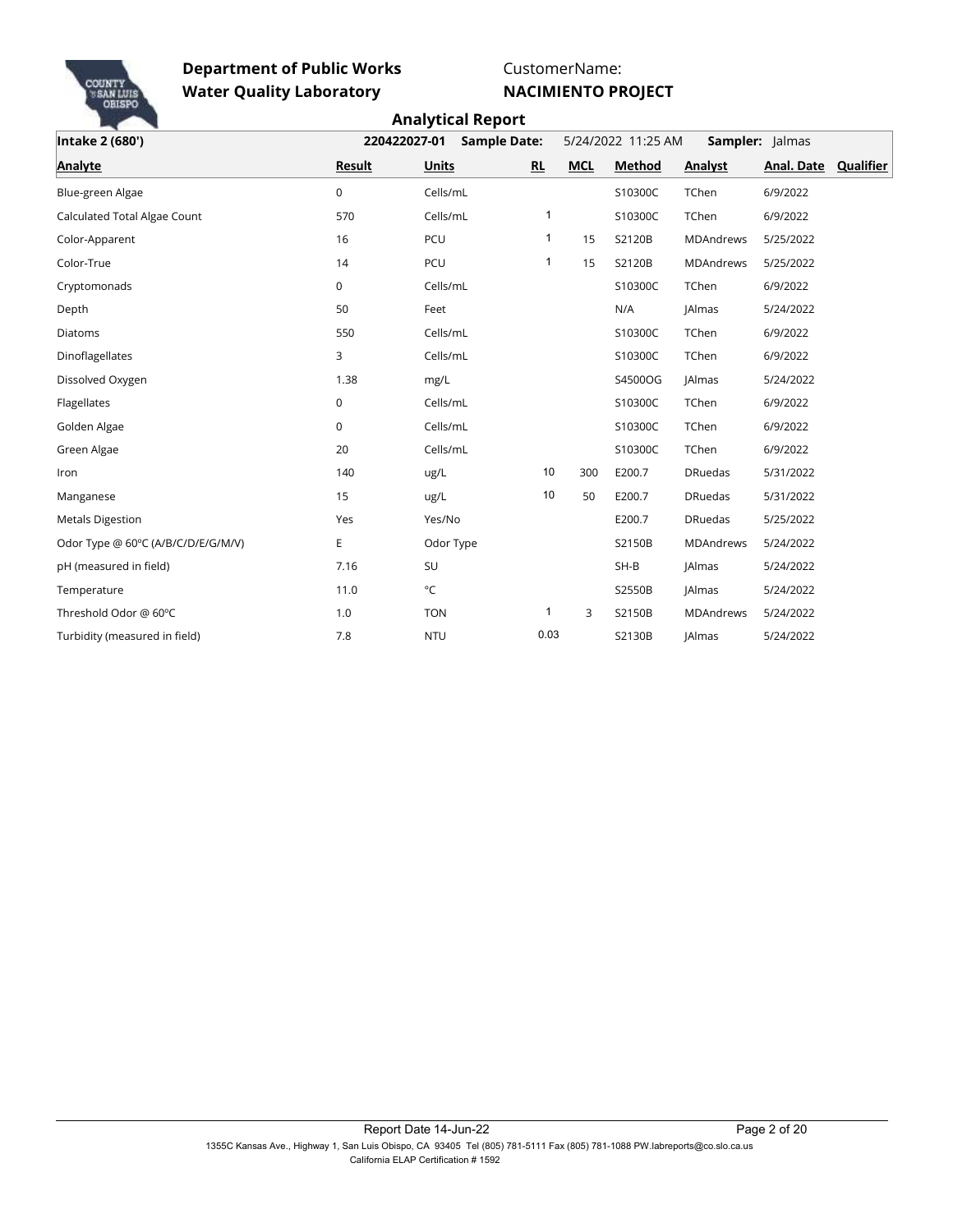

CustomerName:

|                                    |              | <b>Analytical Report</b> |              |                                       |               |                  |                      |  |  |
|------------------------------------|--------------|--------------------------|--------------|---------------------------------------|---------------|------------------|----------------------|--|--|
| Intake 3 (700')                    | 220422027-02 | <b>Sample Date:</b>      |              | 5/24/2022 11:27 AM<br>Sampler: Jalmas |               |                  |                      |  |  |
| <b>Analyte</b>                     | Result       | <b>Units</b>             | RL           | <b>MCL</b>                            | <b>Method</b> | <b>Analyst</b>   | Anal. Date Qualifier |  |  |
| Blue-green Algae                   | $\mathbf 0$  | Cells/mL                 |              |                                       | S10300C       | TChen            | 6/9/2022             |  |  |
| Calculated Total Algae Count       | 180          | Cells/mL                 | 1            |                                       | S10300C       | TChen            | 6/9/2022             |  |  |
| Color-Apparent                     | 13           | PCU                      | $\mathbf{1}$ | 15                                    | S2120B        | MDAndrews        | 5/25/2022            |  |  |
| Color-True                         | 20           | PCU                      | 1            | 15                                    | S2120B        | <b>MDAndrews</b> | 5/25/2022            |  |  |
| Cryptomonads                       | $\mathbf 0$  | Cells/mL                 |              |                                       | S10300C       | TChen            | 6/9/2022             |  |  |
| Depth                              | 30           | Feet                     |              |                                       | N/A           | <b>JAImas</b>    | 5/24/2022            |  |  |
| Diatoms                            | 180          | Cells/mL                 |              |                                       | S10300C       | TChen            | 6/9/2022             |  |  |
| Dinoflagellates                    | 0            | Cells/mL                 |              |                                       | S10300C       | TChen            | 6/9/2022             |  |  |
| Dissolved Oxygen                   | 1.29         | mg/L                     |              |                                       | S4500OG       | <b>JAlmas</b>    | 5/24/2022            |  |  |
| Flagellates                        | $\mathbf 0$  | Cells/mL                 |              |                                       | S10300C       | TChen            | 6/9/2022             |  |  |
| Golden Algae                       | $\mathbf 0$  | Cells/mL                 |              |                                       | S10300C       | TChen            | 6/9/2022             |  |  |
| Green Algae                        | $\mathbf 0$  | Cells/mL                 |              |                                       | S10300C       | TChen            | 6/9/2022             |  |  |
| Iron                               | 68           | ug/L                     | 10           | 300                                   | E200.7        | <b>DRuedas</b>   | 5/31/2022            |  |  |
| Manganese                          | < 10         | ug/L                     | 10           | 50                                    | E200.7        | <b>DRuedas</b>   | 5/31/2022            |  |  |
| <b>Metals Digestion</b>            | Yes          | Yes/No                   |              |                                       | E200.7        | <b>DRuedas</b>   | 5/25/2022            |  |  |
| Odor Type @ 60°C (A/B/C/D/E/G/M/V) | G            | Odor Type                |              |                                       | S2150B        | <b>MDAndrews</b> | 5/24/2022            |  |  |
| pH (measured in field)             | 7.26         | SU                       |              |                                       | $SH-B$        | <b>JAlmas</b>    | 5/24/2022            |  |  |
| Temperature                        | 14.0         | $^{\circ}$ C             |              |                                       | S2550B        | <b>JAlmas</b>    | 5/24/2022            |  |  |
| Threshold Odor @ 60°C              | 1.0          | <b>TON</b>               | 1            | 3                                     | S2150B        | <b>MDAndrews</b> | 5/24/2022            |  |  |
| Turbidity (measured in field)      | 5.2          | <b>NTU</b>               | 0.03         |                                       | S2130B        | <b>JAImas</b>    | 5/24/2022            |  |  |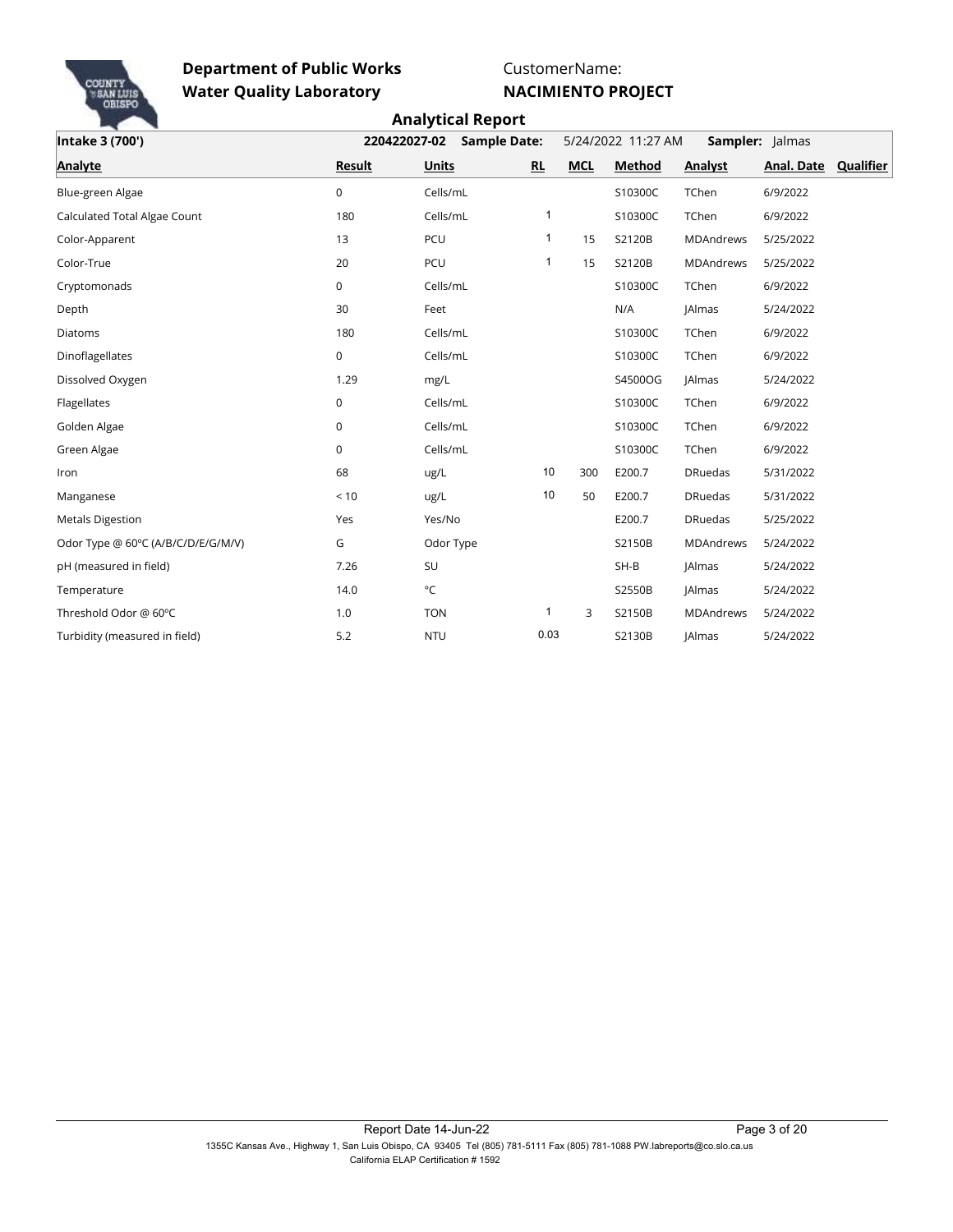

CustomerName:

**NACIMIENTO PROJECT**

|                                    |                |                       | <b>Analytical Report</b> |                           |                    |                       |                |                             |           |
|------------------------------------|----------------|-----------------------|--------------------------|---------------------------|--------------------|-----------------------|----------------|-----------------------------|-----------|
| Intake 4 (720')                    |                | 220422027-03          | <b>Sample Date:</b>      |                           | 5/24/2022 11:30 AM |                       |                | Sampler: Jalmas             |           |
| <b>Analyte</b>                     | <b>Result</b>  | <b>Units</b>          |                          | RL                        | <b>MCL</b>         | Method                | <b>Analyst</b> | <b>Anal. Date</b>           | Qualifier |
| Blue-green Algae                   | 81             | Cells/mL              |                          |                           |                    | S10300C               | TChen          | 6/9/2022                    |           |
| Calculated Total Algae Count       | 810            | Cells/mL              |                          | 1                         |                    | S10300C               | TChen          | 6/9/2022                    |           |
| Color-Apparent                     | 8              | PCU                   |                          | 1                         | 15                 | S2120B                | MDAndrews      | 5/25/2022                   |           |
| Color-True                         | $\overline{7}$ | PCU                   |                          | 1                         | 15                 | S2120B                | MDAndrews      | 5/25/2022                   |           |
| Cryptomonads                       | 0              | Cells/mL              |                          |                           |                    | S10300C               | TChen          | 6/9/2022                    |           |
| Depth                              | 10             | Feet                  |                          |                           |                    | N/A                   | <b>JAlmas</b>  | 5/24/2022                   |           |
| Diatoms                            | 700            | Cells/mL              |                          |                           |                    | S10300C               | TChen          | 6/9/2022                    |           |
| Dinoflagellates                    | 0              | Cells/mL              |                          |                           |                    | S10300C               | TChen          | 6/9/2022                    |           |
| Dissolved Oxygen                   | 7.71           | mg/L                  |                          |                           |                    | S4500OG               | <b>JAlmas</b>  | 5/24/2022                   |           |
| Flagellates                        | $\mathbf 0$    | Cells/mL              |                          |                           |                    | S10300C               | TChen          | 6/9/2022                    |           |
| Golden Algae                       | 0              | Cells/mL              |                          |                           |                    | S10300C               | TChen          | 6/9/2022                    |           |
| Green Algae                        | 30             | Cells/mL              |                          |                           |                    | S10300C               | TChen          | 6/9/2022                    |           |
| Iron                               | 23             | ug/L                  |                          | 10                        | 300                | E200.7                | <b>DRuedas</b> | 5/31/2022                   |           |
| Manganese                          | < 10           | ug/L                  |                          | 10                        | 50                 | E200.7                | <b>DRuedas</b> | 5/31/2022                   |           |
| <b>Metals Digestion</b>            | Yes            | Yes/No                |                          |                           |                    | E200.7                | <b>DRuedas</b> | 5/25/2022                   |           |
| Odor Type @ 60°C (A/B/C/D/E/G/M/V) | G              | Odor Type             |                          |                           |                    | S2150B                | MDAndrews      | 5/24/2022                   |           |
| pH (measured in field)             | 8.19           | SU                    |                          |                           |                    | $SH-B$                | <b>JAlmas</b>  | 5/24/2022                   |           |
| Temperature                        | 21.1           | °C                    |                          |                           |                    | S2550B                | <b>JAlmas</b>  | 5/24/2022                   |           |
| Threshold Odor @ 60°C              | 1.0            | <b>TON</b>            |                          | 1                         | 3                  | S2150B                | MDAndrews      | 5/24/2022                   |           |
| Turbidity (measured in field)      | 1.1            | <b>NTU</b>            |                          | 0.03                      |                    | S2130B                | JAlmas         | 5/24/2022                   |           |
| Log Boom - SLO #1                  |                | 220422029-01          | <b>Sample Date:</b>      |                           |                    | 5/24/2022 11:40 AM    |                | Sampler: TChen              |           |
| <b>Analyte</b>                     | <b>Result</b>  | <b>Units</b>          |                          | RL                        | <b>MCL</b>         | <u>Method</u>         | <b>Analyst</b> | Anal. Date Qualifier        |           |
| Depth                              | <b>NA</b>      |                       |                          |                           |                    | N/A                   | TChen          | 5/24/2022                   |           |
| Invasive Mussel Inspection         | Missing        |                       | Present/Absent           |                           |                    | Field<br>Observations | TChen          | 5/24/2022                   |           |
| Log Boom 02 Feet                   |                | 220422028-00          | <b>Sample Date:</b>      |                           |                    | 5/24/2022 11:20 AM    |                | Sampler: TChen              |           |
| <b>Analyte</b>                     | Result         | Units                 |                          | RL                        | <b>MCL</b>         | Method                | <b>Analyst</b> | Anal. Date Qualifier        |           |
| Dissolved Oxygen                   | 7.74           | mg/L                  |                          |                           |                    | S4500OG               | JAlmas         | 5/24/2022                   |           |
| pH (measured in field)             | 8.26           | SU                    |                          |                           |                    | SH-B                  | JAlmas         | 5/24/2022                   |           |
| Temperature                        | 22.1           | $^{\circ}{\mathsf C}$ |                          |                           |                    | S2550B                | JAlmas         | 5/24/2022                   |           |
| Log Boom 05 Feet                   |                | 220422028-01          | <b>Sample Date:</b>      |                           |                    | 5/24/2022 11:20 AM    |                | <b>Sampler: TChen</b>       |           |
| <b>Analyte</b>                     | <b>Result</b>  | <b>Units</b>          |                          | RL                        | <b>MCL</b>         | <b>Method</b>         | <b>Analyst</b> | <b>Anal. Date Qualifier</b> |           |
| Dissolved Oxygen                   | 7.73           | mg/L                  |                          |                           |                    | S4500OG               | JAlmas         | 5/24/2022                   |           |
| pH (measured in field)             | 8.26           | SU                    |                          |                           |                    | SH-B                  | <b>JAlmas</b>  | 5/24/2022                   |           |
| Temperature                        | 21.5           | $^{\circ}{\sf C}$     |                          |                           |                    | S2550B                | <b>JAlmas</b>  | 5/24/2022                   |           |
| Log Boom 10 Feet                   |                | 220422028-02          | <b>Sample Date:</b>      |                           |                    | 5/24/2022 11:20 AM    |                | Sampler: TChen              |           |
| <b>Analyte</b>                     | <u>Result</u>  | <b>Units</b>          |                          | $\underline{\mathsf{RL}}$ | <b>MCL</b>         | <b>Method</b>         | <b>Analyst</b> | <b>Anal. Date Qualifier</b> |           |
| Dissolved Oxygen                   | 7.71           | mg/L                  |                          |                           |                    | S4500OG               | JAlmas         | 5/24/2022                   |           |
| pH (measured in field)             | 8.19           | SU                    |                          |                           |                    | SH-B                  | <b>JAlmas</b>  | 5/24/2022                   |           |
| Temperature                        | 21.1           | $^{\circ}{\sf C}$     |                          |                           |                    | S2550B                | JAlmas         | 5/24/2022                   |           |

Report Date 14-Jun-22 Page 4 of 20

1355C Kansas Ave., Highway 1, San Luis Obispo, CA 93405 Tel (805) 781-5111 Fax (805) 781-1088 PW.labreports@co.slo.ca.us California ELAP Certification # 1592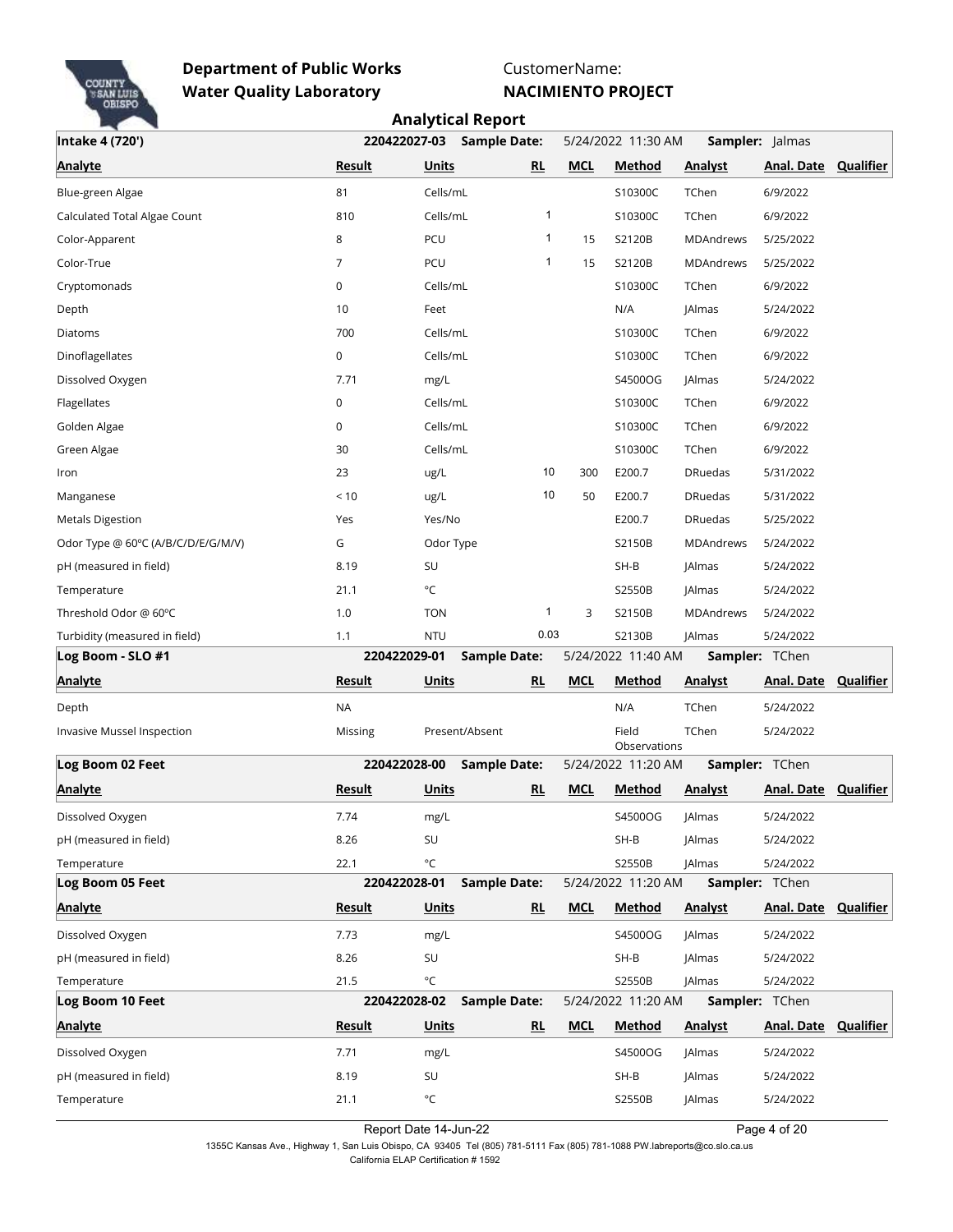

CustomerName:

|                        |               |              | <b>Analytical Report</b> |            |                    |                |                             |           |
|------------------------|---------------|--------------|--------------------------|------------|--------------------|----------------|-----------------------------|-----------|
| Log Boom 100 Feet      |               | 220422028-20 | <b>Sample Date:</b>      |            | 5/24/2022 11:20 AM |                | Sampler: TChen              |           |
| <b>Analyte</b>         | Result        | <b>Units</b> | RL                       | <b>MCL</b> | Method             | <b>Analyst</b> | <b>Anal. Date Qualifier</b> |           |
| Dissolved Oxygen       | <b>NA</b>     |              |                          |            | S4500OG            | <b>JAlmas</b>  | 5/24/2022                   |           |
| pH (measured in field) | <b>NA</b>     |              |                          |            | $SH-B$             | <b>JAlmas</b>  | 5/24/2022                   |           |
| Temperature            | <b>NA</b>     |              |                          |            | S2550B             | <b>JAlmas</b>  | 5/24/2022                   |           |
| Log Boom 15 Feet       | 220422028-03  |              | <b>Sample Date:</b>      |            | 5/24/2022 11:20 AM |                | <b>Sampler: TChen</b>       |           |
| <b>Analyte</b>         | Result        | <b>Units</b> | <b>RL</b>                | <b>MCL</b> | Method             | <b>Analyst</b> | <b>Anal. Date Qualifier</b> |           |
| Dissolved Oxygen       | 7.31          | mg/L         |                          |            | S4500OG            | <b>JAlmas</b>  | 5/24/2022                   |           |
| pH (measured in field) | 8.07          | SU           |                          |            | SH-B               | <b>JAlmas</b>  | 5/24/2022                   |           |
| Temperature            | 20.6          | °C           |                          |            | S2550B             | <b>JAlmas</b>  | 5/24/2022                   |           |
| Log Boom 20 Feet       | 220422028-04  |              | <b>Sample Date:</b>      |            | 5/24/2022 11:20 AM |                | Sampler: TChen              |           |
| <b>Analyte</b>         | Result        | <b>Units</b> | <b>RL</b>                | <b>MCL</b> | Method             | <b>Analyst</b> | <b>Anal. Date Qualifier</b> |           |
| Dissolved Oxygen       | 5.03          | mg/L         |                          |            | S4500OG            | <b>JAlmas</b>  | 5/24/2022                   |           |
| pH (measured in field) | 7.71          | SU           |                          |            | $SH-B$             | <b>JAlmas</b>  | 5/24/2022                   |           |
| Temperature            | 18.6          | °C           |                          |            | S2550B             | <b>JAlmas</b>  | 5/24/2022                   |           |
| Log Boom 25 Feet       | 220422028-05  |              | <b>Sample Date:</b>      |            | 5/24/2022 11:20 AM |                | Sampler: TChen              |           |
| <b>Analyte</b>         | Result        | Units        | RL                       | <b>MCL</b> | Method             | <b>Analyst</b> | Anal. Date                  | Qualifier |
| Dissolved Oxygen       | 2.41          | mg/L         |                          |            | S4500OG            | <b>JAlmas</b>  | 5/24/2022                   |           |
| pH (measured in field) | 7.40          | SU           |                          |            | $SH-B$             | <b>JAlmas</b>  | 5/24/2022                   |           |
| Temperature            | 16.4          | °C           |                          |            | S2550B             | <b>JAlmas</b>  | 5/24/2022                   |           |
| Log Boom 30 Feet       | 220422028-06  |              | <b>Sample Date:</b>      |            | 5/24/2022 11:20 AM |                | <b>Sampler: TChen</b>       |           |
| <b>Analyte</b>         | <b>Result</b> | Units        | <u>RL</u>                | <b>MCL</b> | <b>Method</b>      | <b>Analyst</b> | <b>Anal. Date Qualifier</b> |           |
| Dissolved Oxygen       | 1.29          | mg/L         |                          |            | S4500OG            | <b>JAlmas</b>  | 5/24/2022                   |           |
| pH (measured in field) | 7.26          | SU           |                          |            | SH-B               | <b>JAlmas</b>  | 5/24/2022                   |           |
| Temperature            | 14.0          | °C           |                          |            | S2550B             | <b>JAlmas</b>  | 5/24/2022                   |           |
| Log Boom 35 Feet       | 220422028-07  |              | <b>Sample Date:</b>      |            | 5/24/2022 11:20 AM |                | Sampler: TChen              |           |
| <b>Analyte</b>         | Result        | Units        | <b>RL</b>                | <b>MCL</b> | Method             | <b>Analyst</b> | <b>Anal. Date Qualifier</b> |           |
| Dissolved Oxygen       | 1.52          | mg/L         |                          |            | S4500OG            | <b>JAlmas</b>  | 5/24/2022                   |           |
| pH (measured in field) | 7.22          | SU           |                          |            | $SH-B$             | JAlmas         | 5/24/2022                   |           |
| Temperature            | 12.2          | °C           |                          |            | S2550B             | <b>JAlmas</b>  | 5/24/2022                   |           |
| Log Boom 40 Feet       | 220422028-08  |              | <b>Sample Date:</b>      |            | 5/24/2022 11:20 AM |                | <b>Sampler: TChen</b>       |           |
| <b>Analyte</b>         | <b>Result</b> | <b>Units</b> | RL                       | <b>MCL</b> | <b>Method</b>      | <b>Analyst</b> | <b>Anal. Date Qualifier</b> |           |
| Dissolved Oxygen       | 1.46          | mg/L         |                          |            | S4500OG            | <b>JAlmas</b>  | 5/24/2022                   |           |
| pH (measured in field) | 7.20          | SU           |                          |            | $SH-B$             | <b>JAlmas</b>  | 5/24/2022                   |           |
| Temperature            | 11.5          | °C           |                          |            | S2550B             | <b>JAlmas</b>  | 5/24/2022                   |           |
| Log Boom 45 Feet       | 220422028-09  |              | <b>Sample Date:</b>      |            | 5/24/2022 11:20 AM |                | Sampler: TChen              |           |
| <b>Analyte</b>         | Result        | Units        | RL                       | <b>MCL</b> | Method             | <b>Analyst</b> | <b>Anal. Date Qualifier</b> |           |
| Dissolved Oxygen       | 1.59          | mg/L         |                          |            | S4500OG            | <b>JAlmas</b>  | 5/24/2022                   |           |
| pH (measured in field) | 7.17          | SU           |                          |            | $SH-B$             | <b>JAlmas</b>  | 5/24/2022                   |           |
| Temperature            | 11.2          | °C           |                          |            | S2550B             | JAlmas         | 5/24/2022                   |           |
|                        |               |              |                          |            |                    |                |                             |           |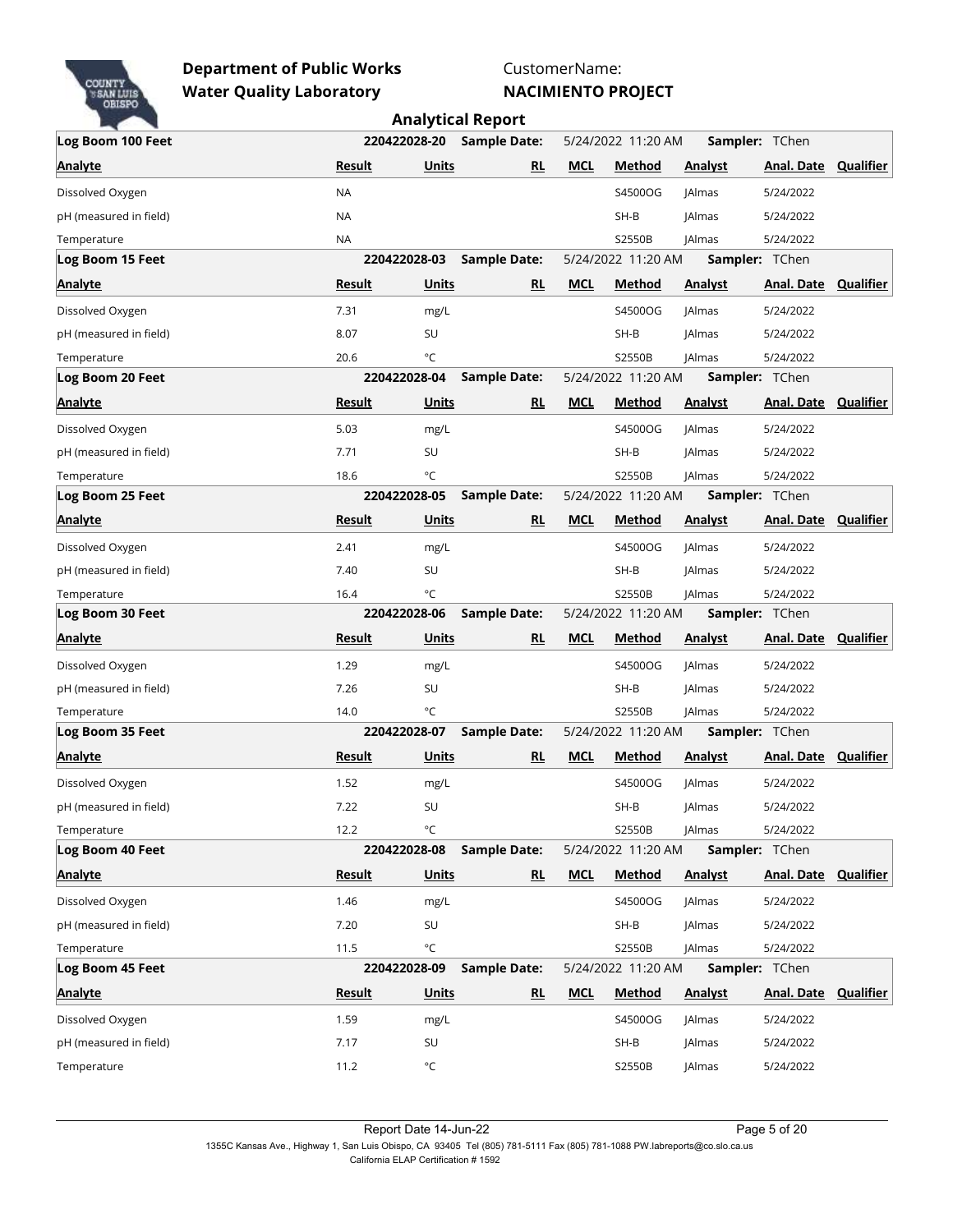

CustomerName:

|                        |               |                   | <b>Analytical Report</b>  |            |                    |                |                             |           |
|------------------------|---------------|-------------------|---------------------------|------------|--------------------|----------------|-----------------------------|-----------|
| Log Boom 50 Feet       |               |                   | 220422028-10 Sample Date: |            | 5/24/2022 11:20 AM |                | Sampler: TChen              |           |
| <b>Analyte</b>         | Result        | Units             | RL                        | <b>MCL</b> | Method             | <b>Analyst</b> | Anal. Date                  | Qualifier |
| Dissolved Oxygen       | 1.38          | mg/L              |                           |            | S4500OG            | <b>JAlmas</b>  | 5/24/2022                   |           |
| pH (measured in field) | 7.16          | SU                |                           |            | SH-B               | <b>JAlmas</b>  | 5/24/2022                   |           |
| Temperature            | 11.0          | °C                |                           |            | S2550B             | <b>JAlmas</b>  | 5/24/2022                   |           |
| Log Boom 55 Feet       | 220422028-11  |                   | <b>Sample Date:</b>       |            | 5/24/2022 11:20 AM |                | <b>Sampler: TChen</b>       |           |
| <b>Analyte</b>         | Result        | Units             | <u>RL</u>                 | <b>MCL</b> | Method             | <b>Analyst</b> | <b>Anal. Date Qualifier</b> |           |
| Dissolved Oxygen       | 1.47          | mg/L              |                           |            | S4500OG            | <b>JAlmas</b>  | 5/24/2022                   |           |
| pH (measured in field) | 7.16          | SU                |                           |            | $SH-B$             | <b>JAlmas</b>  | 5/24/2022                   |           |
| Temperature            | 10.8          | °C                |                           |            | S2550B             | <b>JAlmas</b>  | 5/24/2022                   |           |
| Log Boom 60 Feet       | 220422028-12  |                   | <b>Sample Date:</b>       |            | 5/24/2022 11:20 AM |                | Sampler: TChen              |           |
| <b>Analyte</b>         | Result        | Units             | RL                        | <b>MCL</b> | Method             | <b>Analyst</b> | <b>Anal. Date Qualifier</b> |           |
| Dissolved Oxygen       | 1.10          | mg/L              |                           |            | S4500OG            | <b>JAlmas</b>  | 5/24/2022                   |           |
| pH (measured in field) | 7.14          | SU                |                           |            | $SH-B$             | <b>JAlmas</b>  | 5/24/2022                   |           |
| Temperature            | 10.6          | °C                |                           |            | S2550B             | <b>JAlmas</b>  | 5/24/2022                   |           |
| Log Boom 65 Feet       | 220422028-13  |                   | <b>Sample Date:</b>       |            | 5/24/2022 11:20 AM |                | Sampler: TChen              |           |
| <b>Analyte</b>         | Result        | Units             | RL                        | <b>MCL</b> | Method             | <b>Analyst</b> | <b>Anal. Date</b>           | Qualifier |
| Dissolved Oxygen       | 1.11          | mg/L              |                           |            | S4500OG            | <b>JAlmas</b>  | 5/24/2022                   |           |
| pH (measured in field) | 7.15          | SU                |                           |            | $SH-B$             | <b>JAlmas</b>  | 5/24/2022                   |           |
| Temperature            | 10.5          | °C                |                           |            | S2550B             | <b>JAlmas</b>  | 5/24/2022                   |           |
| Log Boom 70 Feet       | 220422028-14  |                   | <b>Sample Date:</b>       |            | 5/24/2022 11:20 AM |                | Sampler: TChen              |           |
| <b>Analyte</b>         | <b>Result</b> | <b>Units</b>      | <u>RL</u>                 | <b>MCL</b> | <b>Method</b>      | <b>Analyst</b> | <b>Anal. Date Qualifier</b> |           |
| Dissolved Oxygen       | 0.93          | mg/L              |                           |            | S4500OG            | <b>JAlmas</b>  | 5/24/2022                   |           |
| pH (measured in field) | 7.14          | SU                |                           |            | SH-B               | <b>JAlmas</b>  | 5/24/2022                   |           |
| Temperature            | 10.4          | °C                |                           |            | S2550B             | <b>JAlmas</b>  | 5/24/2022                   |           |
| Log Boom 75 Feet       | 220422028-15  |                   | <b>Sample Date:</b>       |            | 5/24/2022 11:20 AM |                | Sampler: TChen              |           |
| <b>Analyte</b>         | Result        | Units             | RL                        | <b>MCL</b> | Method             | <b>Analyst</b> | <b>Anal. Date Qualifier</b> |           |
| Dissolved Oxygen       | 0.78          | mg/L              |                           |            | S4500OG            | <b>JAlmas</b>  | 5/24/2022                   |           |
| pH (measured in field) | 7.14          | SU                |                           |            | $SH-B$             | JAlmas         | 5/24/2022                   |           |
| Temperature            | 10.4          | °C                |                           |            | S2550B             | <b>JAlmas</b>  | 5/24/2022                   |           |
| Log Boom 80 Feet       | 220422028-16  |                   | Sample Date:              |            | 5/24/2022 11:20 AM |                | <b>Sampler: TChen</b>       |           |
| Analyte                | <b>Result</b> | <b>Units</b>      | <u>RL</u>                 | <b>MCL</b> | <b>Method</b>      | <b>Analyst</b> | <b>Anal. Date Qualifier</b> |           |
| Dissolved Oxygen       | 0.63          | mg/L              |                           |            | S4500OG            | <b>JAlmas</b>  | 5/24/2022                   |           |
| pH (measured in field) | 7.13          | SU                |                           |            | $SH-B$             | <b>JAlmas</b>  | 5/24/2022                   |           |
| Temperature            | 10.3          | °C                |                           |            | S2550B             | <b>JAlmas</b>  | 5/24/2022                   |           |
| Log Boom 85 Feet       | 220422028-17  |                   | <b>Sample Date:</b>       |            | 5/24/2022 11:20 AM |                | Sampler: TChen              |           |
| <b>Analyte</b>         | Result        | Units             | <u>RL</u>                 | <b>MCL</b> | <b>Method</b>      | Analyst        | <b>Anal. Date Qualifier</b> |           |
| Dissolved Oxygen       | 0.54          | mg/L              |                           |            | S4500OG            | <b>JAlmas</b>  | 5/24/2022                   |           |
| pH (measured in field) | 7.12          | SU                |                           |            | $SH-B$             | JAlmas         | 5/24/2022                   |           |
| Temperature            | 10.3          | $^{\circ}{\sf C}$ |                           |            | S2550B             | <b>JAlmas</b>  | 5/24/2022                   |           |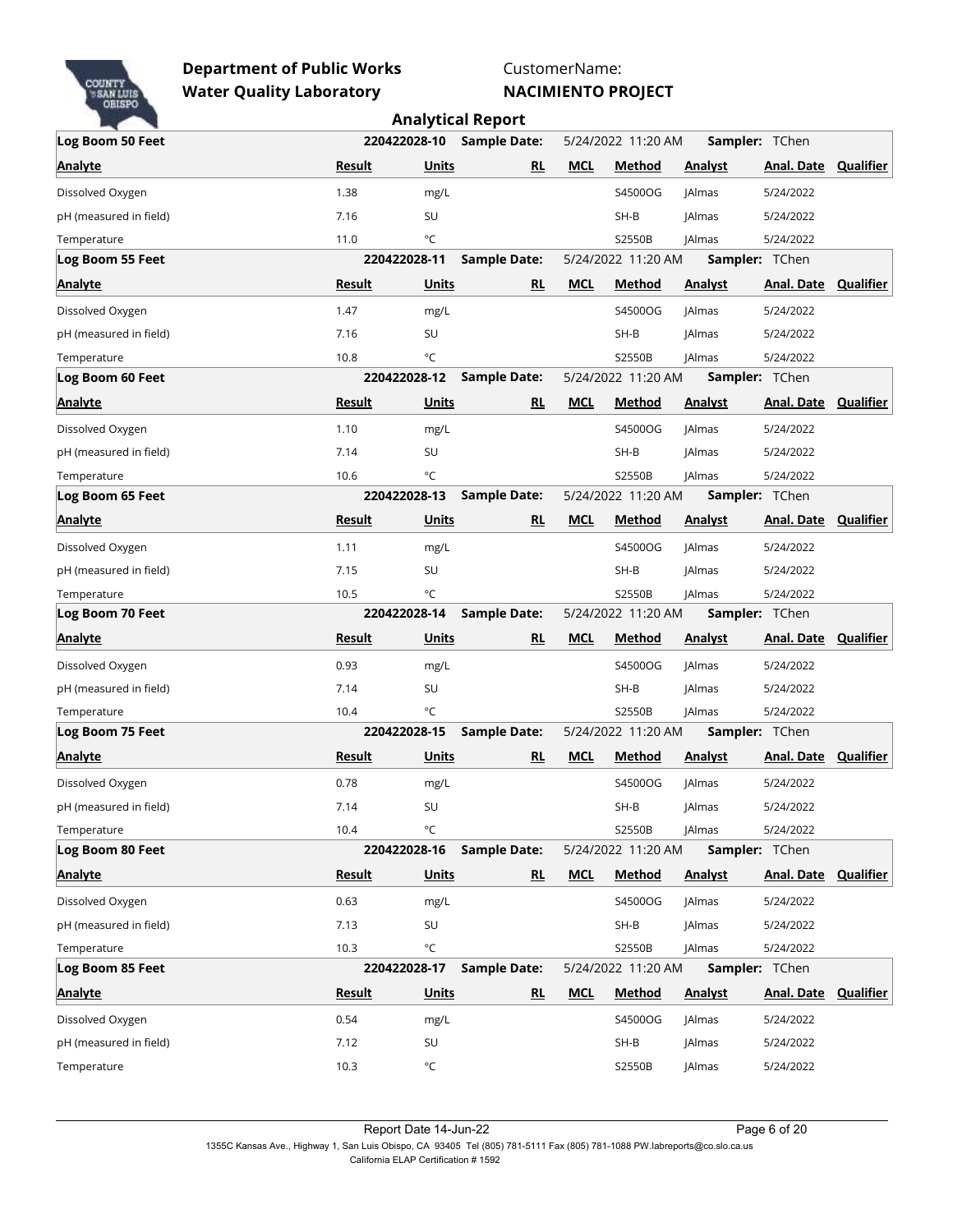

CustomerName: **NACIMIENTO PROJECT**

|                        |               |                                     | Andly Gear Report   |            |                    |               |                       |           |
|------------------------|---------------|-------------------------------------|---------------------|------------|--------------------|---------------|-----------------------|-----------|
| Log Boom 90 Feet       |               | 220422028-18<br><b>Sample Date:</b> |                     |            | 5/24/2022 11:20 AM |               | Sampler: TChen        |           |
| <b>Analyte</b>         | <b>Result</b> | <b>Units</b>                        | <b>RL</b>           | <b>MCL</b> | <b>Method</b>      | Analyst       | Anal. Date            | Qualifier |
| Dissolved Oxygen       | 0.52          | mg/L                                |                     |            | S4500OG            | <b>JAlmas</b> | 5/24/2022             |           |
| pH (measured in field) | 7.15          | SU                                  |                     |            | $SH-B$             | <b>JAlmas</b> | 5/24/2022             |           |
| Temperature            | 10.3          | °C                                  |                     |            | S2550B             | <b>JAlmas</b> | 5/24/2022             |           |
| Log Boom 95 Feet       |               | 220422028-19                        | <b>Sample Date:</b> |            | 5/24/2022 11:20 AM |               | <b>Sampler: TChen</b> |           |
| <b>Analyte</b>         | <b>Result</b> | <b>Units</b>                        | <b>RL</b>           | <b>MCL</b> | <b>Method</b>      | Analyst       | Anal. Date            | Qualifier |
| Dissolved Oxygen       | <b>NA</b>     |                                     |                     |            | S4500OG            | <b>JAlmas</b> | 5/24/2022             |           |
| pH (measured in field) | <b>NA</b>     |                                     |                     |            | $SH-B$             | <b>JAlmas</b> | 5/24/2022             |           |
| Temperature            | <b>NA</b>     |                                     |                     |            | S2550B             | <b>JAlmas</b> | 5/24/2022             |           |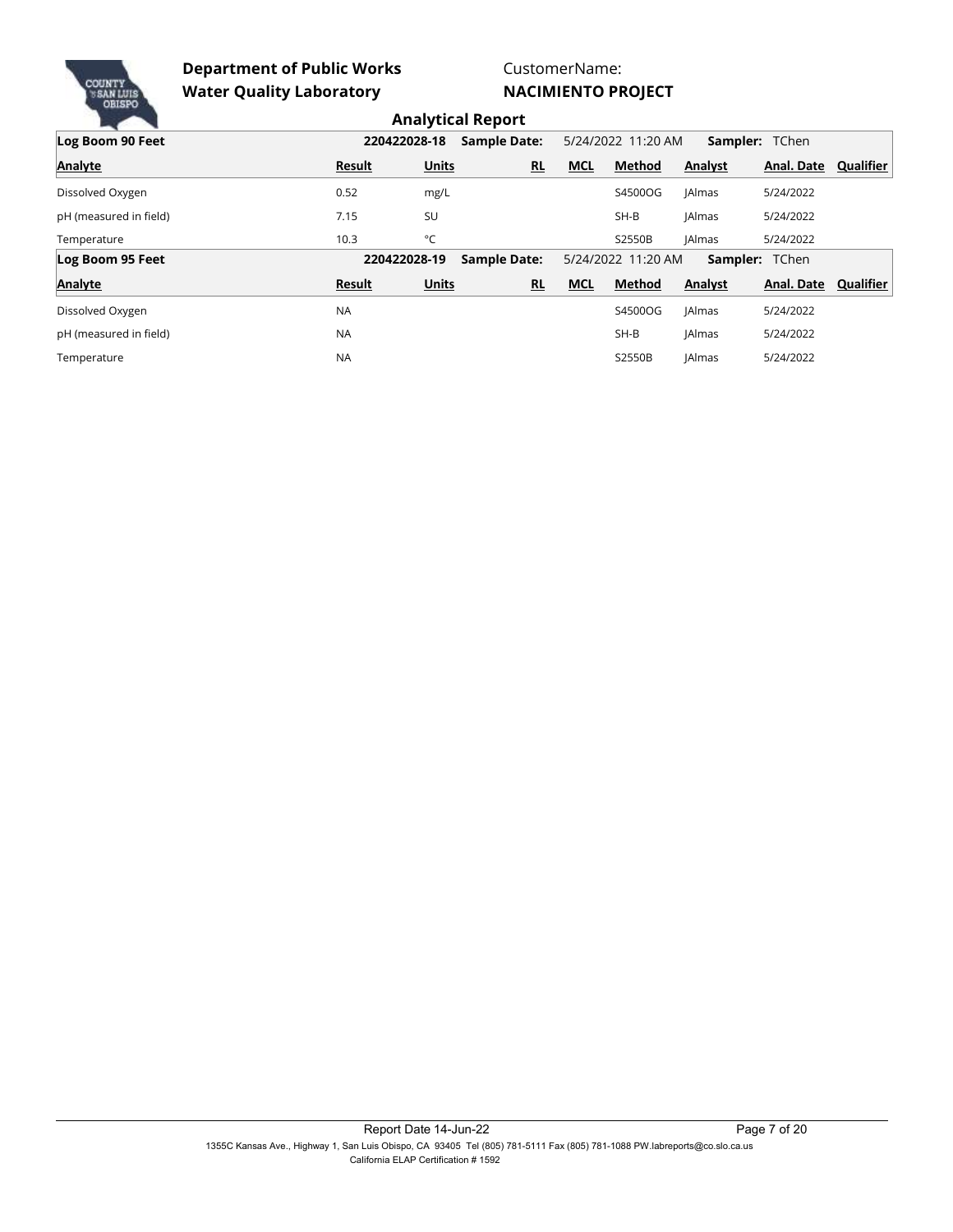

CustomerName:

**NACIMIENTO PROJECT**

|                                               |               | <b>Analytical Report</b> |                           |              |                   |                  |                             |           |  |  |
|-----------------------------------------------|---------------|--------------------------|---------------------------|--------------|-------------------|------------------|-----------------------------|-----------|--|--|
| Nacimiento Reservoir Inlet - Raw              |               | 220422021-00             | <b>Sample Date:</b>       |              | 5/24/2022 9:33 AM | Sampler: TC/JA   |                             |           |  |  |
| <b>Analyte</b>                                | <b>Result</b> | <b>Units</b>             | RL                        | <b>MCL</b>   | <b>Method</b>     | <b>Analyst</b>   | Anal. Date                  | Qualifier |  |  |
| Antimony                                      | <b>NA</b>     |                          |                           | 6            | E200.8            |                  |                             |           |  |  |
| Arsenic                                       | <b>NA</b>     |                          |                           | 10           | E200.8            |                  |                             |           |  |  |
| Cyanide                                       | <b>NA</b>     |                          |                           |              | SCN-F             |                  |                             |           |  |  |
| Lead                                          | <b>NA</b>     |                          |                           | 15           | E200.8            |                  |                             |           |  |  |
| Mercury                                       | NA            |                          |                           | 2            | E245.1            |                  |                             |           |  |  |
| Perchlorate with 0.5 ppb Detection Limit      | <b>NA</b>     |                          |                           |              | E331              |                  |                             |           |  |  |
| Selenium                                      | <b>NA</b>     |                          |                           | 50           | E200.8            |                  |                             |           |  |  |
| Thallium                                      | <b>NA</b>     |                          |                           | 2            | E200.8            |                  |                             |           |  |  |
| Nacimiento Reservoir Inlet - Raw              |               | 220422022-00             | <b>Sample Date:</b>       |              | 5/24/2022 9:33 AM | Sampler: TC/JA   |                             |           |  |  |
| <b>Analyte</b>                                | <b>Result</b> | <b>Units</b>             | $\underline{\mathsf{RL}}$ | <b>MCL</b>   | Method            | <b>Analyst</b>   | <b>Anal. Date Qualifier</b> |           |  |  |
| Aggressiveness Index (Calculated)             | 11.0          | AGGR                     |                           |              | None              | <b>DRuedas</b>   | 6/7/2022                    | J2        |  |  |
| Aluminum                                      | 170           | ug/L                     | 20                        | 200          | E200.7            | <b>DRuedas</b>   | 5/31/2022                   |           |  |  |
| Barium                                        | 37            | ug/L                     | 10                        | 1000         | E200.7            | <b>DRuedas</b>   | 5/31/2022                   |           |  |  |
| Beryllium                                     | < 1           | ug/L                     | 1                         | 4            | E200.7            | <b>DRuedas</b>   | 5/31/2022                   |           |  |  |
| Bicarbonate Alkalinity as HCO3                | 100           | mg/L                     |                           |              | S2320B            | MDAndrews        | 5/26/2022                   |           |  |  |
| Bicarbonate as CaCO3                          | 86            | mg/L                     | 1                         |              | S2320B            | <b>MDAndrews</b> | 5/26/2022                   |           |  |  |
| Boron                                         | 49            | ug/L                     | 25                        | 1000         | E200.7            | <b>DRuedas</b>   | 5/31/2022                   |           |  |  |
| Cadmium                                       | < 1           | ug/L                     | 1                         | 5            | E200.7            | <b>DRuedas</b>   | 5/31/2022                   |           |  |  |
| Calcium                                       | 25            | mg/L                     | 1                         |              | E200.7            | <b>JAlmas</b>    | 6/2/2022                    |           |  |  |
| Carbonate Alkalinity as CO3                   | 0             | mg/L                     |                           |              | S2320B            | MDAndrews        | 5/26/2022                   |           |  |  |
| Carbonate as CaCO3                            | < 1           | mg/L                     | 1                         |              | S2320B            | <b>MDAndrews</b> | 5/26/2022                   |           |  |  |
| Chloride                                      | 11            | mg/L                     | 1                         | 500          | E300.0            | BValencia        | 5/31/2022                   |           |  |  |
| Chromium                                      | < 10          | ug/L                     | 10                        | 50           | E200.7            | <b>DRuedas</b>   | 5/31/2022                   |           |  |  |
| CLIP Upload Fee                               | Complete      | Units                    |                           |              | None              | TChen            | 5/24/2022                   |           |  |  |
| Color-Apparent                                | 18            | PCU                      | 1                         | 15           | S2120B            | MDAndrews        | 5/25/2022                   |           |  |  |
| Color-True                                    | 17            | PCU                      | 1                         | 15           | S2120B            | <b>MDAndrews</b> | 5/25/2022                   |           |  |  |
| Copper                                        | < 20          | ug/L                     | 20                        | 1000         | E200.7            | DRuedas          | 5/31/2022                   |           |  |  |
| Fluoride, Without Predistillation             | 0.13          | mg/L                     | 0.1                       | 2            | E300.0            | BValencia        | 5/31/2022                   |           |  |  |
| Hydroxide Alkalinity as OH                    | 0             | mg/L                     |                           |              | S2320B            | MDAndrews        | 5/26/2022                   |           |  |  |
| Hydroxide as CaCO3                            | < 1           | mg/L                     | $\mathbf{1}$              |              | S2320B            | MDAndrews        | 5/26/2022                   |           |  |  |
| Iron                                          | 220           | ug/L                     | 10                        | 300          | E200.7            | <b>DRuedas</b>   | 5/31/2022                   |           |  |  |
| Langelier Index (Calculated)                  | $-1.1$        | LANG                     |                           |              | N/A               | <b>DRuedas</b>   | 6/7/2022                    | J2        |  |  |
| Magnesium                                     | 12            | mg/L                     | $\mathbf{1}$              |              | E200.7            | JAlmas           | 6/2/2022                    |           |  |  |
| Manganese                                     | 25            | ug/L                     | 10                        | 50           | E200.7            | <b>DRuedas</b>   | 5/31/2022                   |           |  |  |
| Methylene Blue Active Substances              | ${}_{0.1}$    | mg/L                     | 0.1                       | 0.5          | S5540C            | Wogel            | 5/25/2022                   |           |  |  |
| Nickel                                        | < 10          | ug/L                     | 10                        | 100          | E200.7            | <b>DRuedas</b>   | 5/31/2022                   |           |  |  |
| Nitrate and Nitrite as Nitrogen subcontracted | ${}_{0.40}$   | mg/L                     | 0.4                       | 10           | E300.0            | <b>DRuedas</b>   | 6/7/2022                    |           |  |  |
| Nitrate as N subcontracted                    | ${}_{0.40}$   | mg/L                     | 0.2                       | 10           | E300.0            | OEC              | 5/25/2022                   |           |  |  |
| Nitrite as N subcontracted                    | < 0.40        | mg/L                     | 0.4                       | $\mathbf{1}$ | E300.0            | OEC              | 5/25/2022                   |           |  |  |
| Odor Type @ 60°C (A/B/C/D/E/G/M/V)            | G             | Odor Type                |                           |              | S2150B            | MDAndrews        | 5/24/2022                   |           |  |  |

Report Date 14-Jun-22 Page 8 of 20

1355C Kansas Ave., Highway 1, San Luis Obispo, CA 93405 Tel (805) 781-5111 Fax (805) 781-1088 PW.labreports@co.slo.ca.us California ELAP Certification # 1592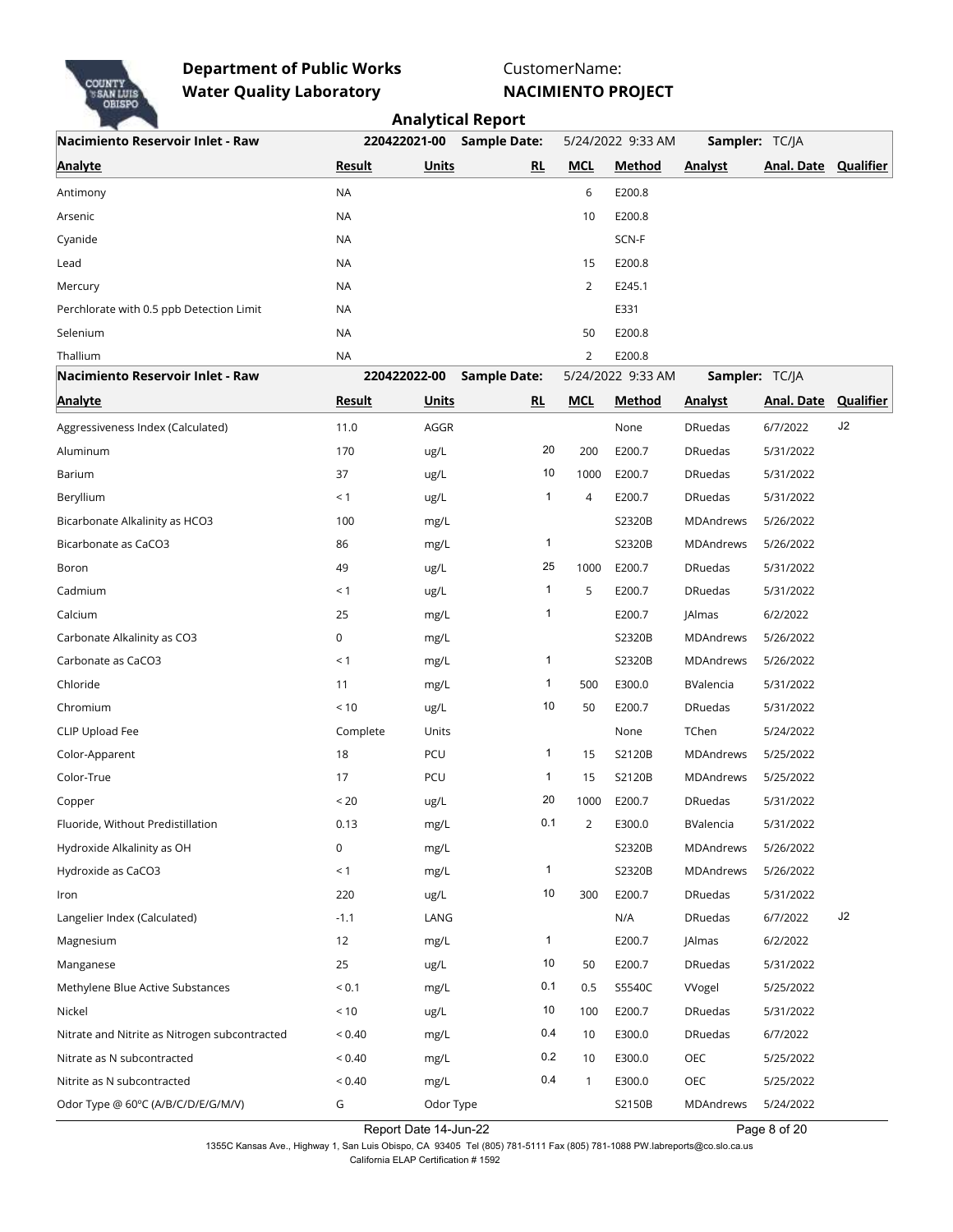

CustomerName:

**NACIMIENTO PROJECT**

|                                      | <b>Analytical Report</b> |                   |                     |              |            |                    |                       |                   |                  |
|--------------------------------------|--------------------------|-------------------|---------------------|--------------|------------|--------------------|-----------------------|-------------------|------------------|
| Nacimiento Reservoir Inlet - Raw     | 220422022-00             |                   | <b>Sample Date:</b> |              |            | 5/24/2022 9:33 AM  | <b>Sampler: TC/JA</b> |                   |                  |
| <b>Analyte</b>                       | Result                   | <b>Units</b>      |                     | RL           | <b>MCL</b> | Method             | <b>Analyst</b>        | Anal. Date        | Qualifier        |
| pH (measured in the lab)             | 6.72                     | SU                |                     |              |            | SH-B               | BValencia             | 5/24/2022         |                  |
| Potassium                            | 1.5                      | mg/L              |                     | $\mathbf{1}$ |            | E200.7             | JAlmas                | 6/2/2022          |                  |
| Silver                               | < 10                     | ug/L              |                     | 10           | 100        | E200.7             | <b>DRuedas</b>        | 5/31/2022         |                  |
| Sodium                               | 7.9                      | mg/L              |                     | 1            |            | E200.7             | <b>JAlmas</b>         | 6/2/2022          |                  |
| Sodium Adsorption Ratio (Calculated) | 0.32                     | SU                |                     |              |            | None               | <b>DRuedas</b>        | 6/9/2022          |                  |
| Specific Conductance (@ 25°C in Lab) | 250                      | umhos/cm          |                     | 10           |            | S2510B 1997 VVogel |                       | 5/25/2022         |                  |
| Sulfate                              | 25                       | mg/L              |                     | 0.5          | 500        | E300.0             | BValencia             | 5/31/2022         |                  |
| Threshold Odor @ 60°C                | 1.0                      | <b>TON</b>        |                     | 1            | 3          | S2150B             | MDAndrews             | 5/24/2022         |                  |
| Total Alkalinity as CaCO3            | 86                       | mg/L              |                     | 1            |            | S2320B             | MDAndrews             | 5/26/2022         |                  |
| <b>Total Dissolved Solids</b>        | 160                      | mg/L              |                     | 1            | 1000       | S2540C             | Wogel                 | 5/31/2022         |                  |
| Total Hardness as CaCO3 (Calculated) | 110                      | mg/L              |                     | 1            |            | E200.7             | <b>JAlmas</b>         | 6/2/2022          |                  |
| Turbidity                            | 3.8                      | <b>NTU</b>        |                     | 0.03         | 0.5        | S2130B             | MDAndrews             | 5/24/2022         |                  |
| Zinc                                 | < 25                     | ug/L              |                     | 25           | 5000       | E200.7             | <b>DRuedas</b>        | 5/31/2022         |                  |
| Nacimiento Reservoir Inlet - Raw     | 220422022-01             |                   | <b>Sample Date:</b> |              |            | 5/24/2022 9:33 AM  | Sampler: TC/JA        |                   |                  |
| <b>Analyte</b>                       | Result                   | <b>Units</b>      |                     | RL           | <b>MCL</b> | <b>Method</b>      | <b>Analyst</b>        | <b>Anal. Date</b> | <b>Qualifier</b> |
| Depth                                | 700                      | Feet              |                     |              |            | N/A                | TChen                 | 5/24/2022         |                  |
| Dissolved Oxygen                     | 4.16                     | mg/L              |                     |              |            | S4500OG            | TChen                 | 5/24/2022         |                  |
| Elevation of intake                  | 700                      | Feet              |                     |              |            | None               | TChen                 | 5/24/2022         |                  |
| Intake depth in use                  | 30                       | feet              |                     |              |            | None               | TChen                 | 5/24/2022         |                  |
| <b>Metals Digestion</b>              | Yes                      | Yes/No            |                     |              |            | E200.7             | <b>DRuedas</b>        | 5/26/2022         |                  |
| pH (measured in field)               | 7.25                     | SU                |                     |              |            | $SH-B$             | TChen                 | 5/24/2022         |                  |
| Temperature                          | 13.4                     | $^{\circ}{\sf C}$ |                     |              |            | S2550B             | TChen                 | 5/24/2022         |                  |
| Turbidity (measured in field)        | 4.1                      | <b>NTU</b>        |                     | 0.03         |            | S2130B             | TChen                 | 5/24/2022         |                  |
| Nacimiento Reservoir Inlet - Raw     | 220422025-00             |                   | <b>Sample Date:</b> |              |            | 5/24/2022 9:33 AM  | Sampler: TC/JA        |                   |                  |
| <b>Analyte</b>                       | <b>Result</b>            | Units             |                     | <b>RL</b>    | <b>MCL</b> | Method             | <b>Analyst</b>        | Anal. Date        | <b>Qualifier</b> |
| Blue-green Algae                     | 0                        | Cells/mL          |                     |              |            | S10300C            | TChen                 | 6/9/2022          |                  |
| Calculated Total Algae Count         | 850                      | Cells/mL          |                     | $\mathbf{1}$ |            | S10300C            | TChen                 | 6/9/2022          |                  |
| Cryptomonads                         | 0                        | Cells/mL          |                     |              |            | S10300C            | TChen                 | 6/9/2022          |                  |
| Diatoms                              | 820                      | Cells/mL          |                     |              |            | S10300C            | TChen                 | 6/9/2022          |                  |
| Dinoflagellates                      | 0                        | Cells/mL          |                     |              |            | S10300C            | TChen                 | 6/9/2022          |                  |
| Flagellates                          | 0                        | Cells/mL          |                     |              |            | S10300C            | TChen                 | 6/9/2022          |                  |
| Golden Algae                         | 0                        | Cells/mL          |                     |              |            | S10300C            | TChen                 | 6/9/2022          |                  |
| Green Algae                          | 30                       | Cells/mL          |                     |              |            | S10300C            | TChen                 | 6/9/2022          |                  |
| <b>Total Organic Carbon</b>          | <b>NA</b>                |                   |                     |              |            | S5310C             |                       |                   |                  |
| Nacimiento Reservoir Inlet - Raw     | 220422026-00             |                   | <b>Sample Date:</b> |              |            | 5/24/2022 9:33 AM  | Sampler: TC/JA        |                   |                  |
| <b>Analyte</b>                       | <b>Result</b>            | <b>Units</b>      |                     | RL           | <b>MCL</b> | <b>Method</b>      | <b>Analyst</b>        | Anal. Date        | <b>Qualifier</b> |
| E. Coli Bacteria                     | < 1                      | MPN/100ml         |                     | $\mathbf{1}$ |            | S9223B             | TChen                 | 5/25/2022         |                  |
| Elevation of intake                  | 700                      | Feet              |                     |              |            | None               | JAlmas                | 5/26/2022         |                  |
| Intake # currently in use            | 3                        | Units             |                     |              |            | N/A                | <b>JAlmas</b>         | 5/26/2022         |                  |
| Temperature                          | 13.4                     | $^{\circ}{\sf C}$ |                     |              |            | S2550B             | JAlmas                | 5/26/2022         |                  |

Report Date 14-Jun-22 Page 9 of 20

1355C Kansas Ave., Highway 1, San Luis Obispo, CA 93405 Tel (805) 781-5111 Fax (805) 781-1088 PW.labreports@co.slo.ca.us California ELAP Certification # 1592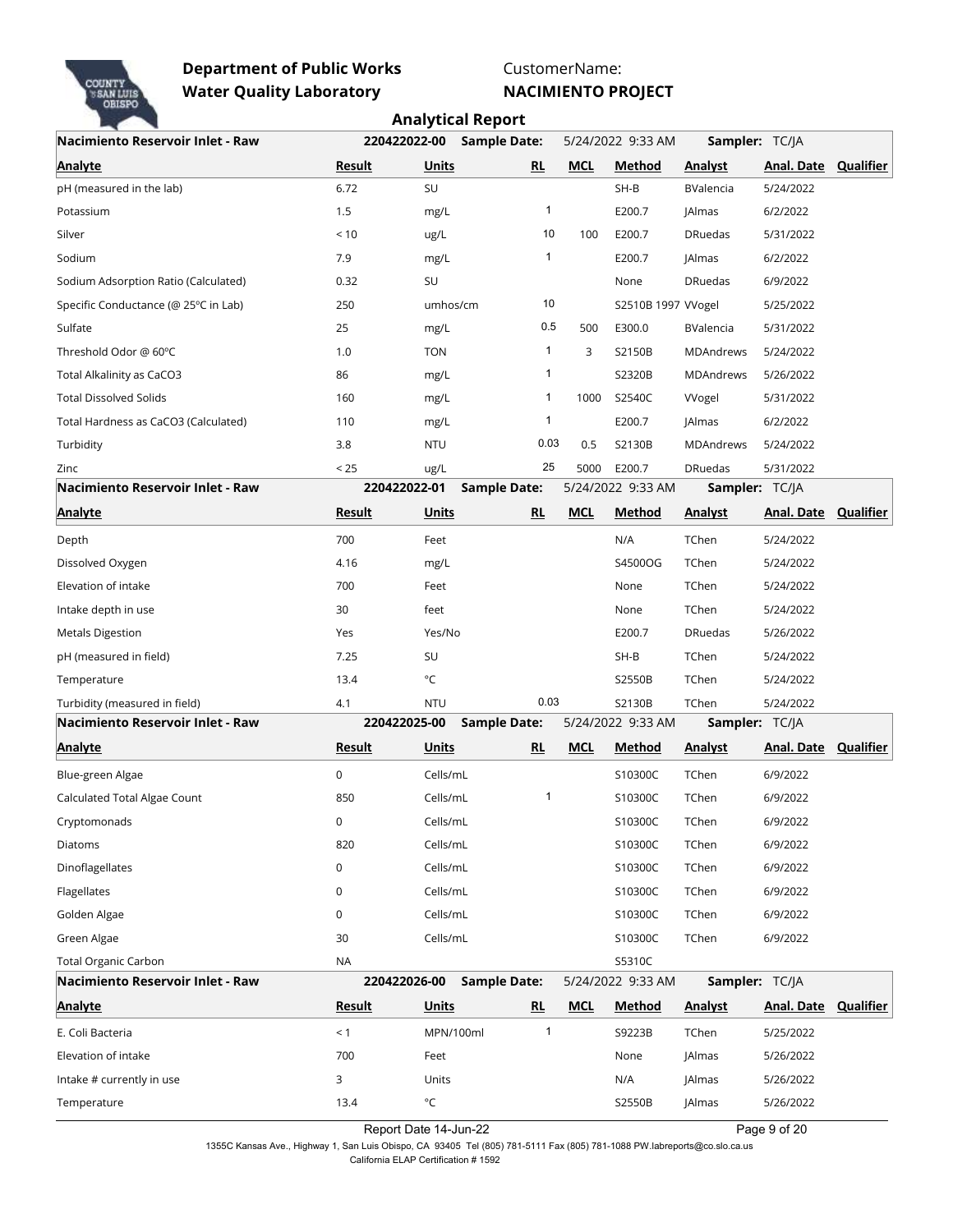

## CustomerName: **NACIMIENTO PROJECT**

| Nacimiento Reservoir Inlet - Raw | 220422026-00  |              | <b>Sample Date:</b> |            | 5/24/2022 9:33 AM     | <b>Sampler: TC/IA</b> |                       |           |
|----------------------------------|---------------|--------------|---------------------|------------|-----------------------|-----------------------|-----------------------|-----------|
| <b>Analyte</b>                   | Result        | <b>Units</b> | RL                  | <b>MCL</b> | Method                | <b>Analyst</b>        | Anal. Date            | Qualifier |
| Total Coliform Bacteria          | 390           |              | MPN/100mL           |            | S9223B                | <b>TChen</b>          | 5/25/2022             |           |
| <b>OSCA Marina</b>               | 220422029-02  |              | <b>Sample Date:</b> |            | 5/24/2022 1:00 PM     |                       | <b>Sampler:</b> TChen |           |
| <b>Analyte</b>                   | <b>Result</b> | <b>Units</b> | RL                  | <b>MCL</b> | <b>Method</b>         | <b>Analyst</b>        | Anal. Date            | Qualifier |
| Depth                            | 18            | Feet         |                     |            | N/A                   | <b>IAlmas</b>         | 5/26/2022             |           |
| Invasive Mussel Inspection       | Absent        |              | Present/Absent      |            | Field<br>Observations | <b>IAlmas</b>         | 5/26/2022             |           |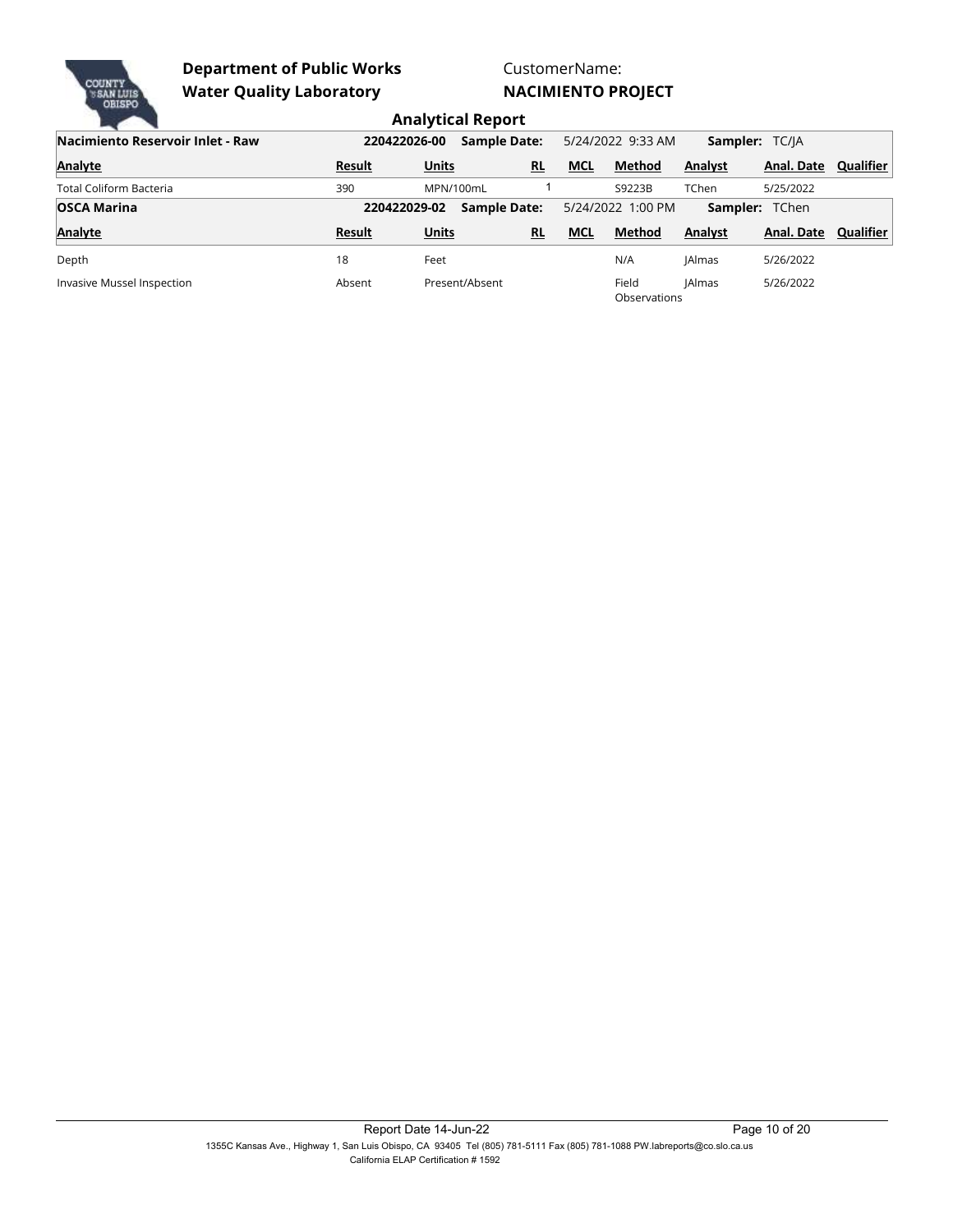

CustomerName:

**NACIMIENTO PROJECT**

|                                               |               |              | <b>Analytical Report</b> |                                      |               |                |            |                  |  |
|-----------------------------------------------|---------------|--------------|--------------------------|--------------------------------------|---------------|----------------|------------|------------------|--|
| <b>Watershed - Dip Creek</b>                  |               | 220422023-00 | <b>Sample Date:</b>      | 5/24/2022 12:15 PM<br>Sampler: TC/JA |               |                |            |                  |  |
| <b>Analyte</b>                                | <b>Result</b> | <b>Units</b> | RL                       | <b>MCL</b>                           | <b>Method</b> | <b>Analyst</b> | Anal. Date | <b>Qualifier</b> |  |
| Aggressiveness Index (Calculated)             | 12.3          | AGGR         |                          |                                      | None          | <b>DRuedas</b> | 6/7/2022   | J2               |  |
| Aluminum                                      | 72            | ug/L         | 20                       | 200                                  | E200.7        | <b>DRuedas</b> | 5/31/2022  |                  |  |
| Antimony                                      | <b>NA</b>     |              |                          | 6                                    | E200.8        |                |            |                  |  |
| Arsenic                                       | <b>NA</b>     |              |                          | 10                                   | E200.8        |                |            |                  |  |
| Barium                                        | 41            | ug/L         | 10                       | 1000                                 | E200.7        | <b>DRuedas</b> | 5/31/2022  |                  |  |
| Beryllium                                     | < 1.0         | ug/L         | $\mathbf{1}$             | 4                                    | E200.7        | <b>DRuedas</b> | 5/31/2022  |                  |  |
| Bicarbonate Alkalinity as HCO3                | 110           | mg/L         |                          |                                      | S2320B        | MDAndrews      | 5/26/2022  |                  |  |
| Bicarbonate as CaCO3                          | 93            | mg/L         | 1                        |                                      | S2320B        | MDAndrews      | 5/26/2022  |                  |  |
| Boron                                         | 54            | ug/L         | 25                       | 1000                                 | E200.7        | <b>DRuedas</b> | 5/31/2022  |                  |  |
| Cadmium                                       | < 1.0         | ug/L         | $\mathbf{1}$             | 5                                    | E200.7        | <b>DRuedas</b> | 5/31/2022  |                  |  |
| Calcium                                       | 27            | mg/L         | $\mathbf{1}$             |                                      | E200.7        | JAlmas         | 6/2/2022   |                  |  |
| Carbonate Alkalinity as CO3                   | 0             | mg/L         |                          |                                      | S2320B        | MDAndrews      | 5/26/2022  |                  |  |
| Carbonate as CaCO3                            | < 1           | mg/L         | 1                        |                                      | S2320B        | MDAndrews      | 5/26/2022  |                  |  |
| Chloride                                      | 11            | mg/L         | 1                        | 500                                  | E300.0        | BValencia      | 5/31/2022  |                  |  |
| Chromium                                      | < 10          | ug/L         | 10                       | 50                                   | E200.7        | <b>DRuedas</b> | 5/31/2022  |                  |  |
| Copper                                        | < 20          | ug/L         | 20                       | 1000                                 | E200.7        | <b>DRuedas</b> | 5/31/2022  |                  |  |
| Cyanide                                       | <b>NA</b>     |              |                          |                                      | SCN-F         |                |            |                  |  |
| Depth                                         | 2.0           | Feet         |                          |                                      | N/A           | TChen          | 5/24/2022  |                  |  |
| Dissolved Oxygen                              | 8.93          | mg/L         |                          |                                      | S4500OG       | TChen          | 5/24/2022  |                  |  |
| Fluoride, Without Predistillation             | 0.14          | mg/L         | 0.1                      | $\overline{2}$                       | E300.0        | BValencia      | 5/31/2022  |                  |  |
| Hydroxide Alkalinity as OH                    | 0             | mg/L         |                          |                                      | S2320B        | MDAndrews      | 5/26/2022  |                  |  |
| Hydroxide as CaCO3                            | < 1           | mg/L         | 1                        |                                      | S2320B        | MDAndrews      | 5/26/2022  |                  |  |
| Iron                                          | 120           | ug/L         | 10                       | 300                                  | E200.7        | <b>DRuedas</b> | 5/31/2022  |                  |  |
| Langelier Index (Calculated)                  | 0.56          | LANG         |                          |                                      | N/A           | <b>DRuedas</b> | 6/7/2022   | J2               |  |
| Lead                                          | <b>NA</b>     |              |                          | 15                                   | E200.8        |                |            |                  |  |
| Magnesium                                     | 13            | mg/L         | 1                        |                                      | E200.7        | <b>JAlmas</b>  | 6/2/2022   |                  |  |
| Manganese                                     | 17            | ug/L         | 10                       | 50                                   | E200.7        | <b>DRuedas</b> | 5/31/2022  |                  |  |
| Mercury                                       | <b>NA</b>     |              |                          | $\overline{2}$                       | E245.1        |                |            |                  |  |
| Methylene Blue Active Substances              | ${}_{0.1}$    | mg/L         | 0.1                      | 0.5                                  | S5540C        | Wogel          | 5/25/2022  |                  |  |
| Nickel                                        | < 10          | ug/L         | 10                       | 100                                  | E200.7        | <b>DRuedas</b> | 5/31/2022  |                  |  |
| Nitrate and Nitrite as Nitrogen subcontracted | ${}_{0.40}$   | mg/L         | 0.4                      | 10                                   | E300.0        | <b>DRuedas</b> | 6/7/2022   |                  |  |
| Nitrate as N subcontracted                    | ${}_{0.40}$   | mg/L         | 0.2                      | 10                                   | E300.0        | OEC            | 5/25/2022  |                  |  |
| Nitrite as N subcontracted                    | < 0.40        | mg/L         | 0.4                      | 1                                    | E300.0        | OEC            | 5/25/2022  |                  |  |
| Perchlorate with 0.5 ppb Detection Limit      | <b>NA</b>     |              |                          |                                      | E331          |                |            |                  |  |
| pH (measured in field)                        | 8.28          | SU           |                          |                                      | $SH-B$        | TChen          | 5/24/2022  |                  |  |
| pH (measured in the lab)                      | 7.72          | SU           |                          |                                      | $SH-B$        | BValencia      | 5/24/2022  |                  |  |
| Potassium                                     | 1.7           | mg/L         | $\mathbf{1}$             |                                      | E200.7        | <b>JAlmas</b>  | 6/2/2022   |                  |  |
| Selenium                                      | NA            |              |                          | 50                                   | E200.8        |                |            |                  |  |
| Silver                                        | < 10          | ug/L         | 10                       | 100                                  | E200.7        | <b>DRuedas</b> | 5/31/2022  |                  |  |
| Sodium                                        | 8.1           | mg/L         | $\mathbf{1}$             |                                      | E200.7        | JAlmas         | 6/2/2022   |                  |  |

Report Date 14-Jun-22 Page 11 of 20

1355C Kansas Ave., Highway 1, San Luis Obispo, CA 93405 Tel (805) 781-5111 Fax (805) 781-1088 PW.labreports@co.slo.ca.us California ELAP Certification # 1592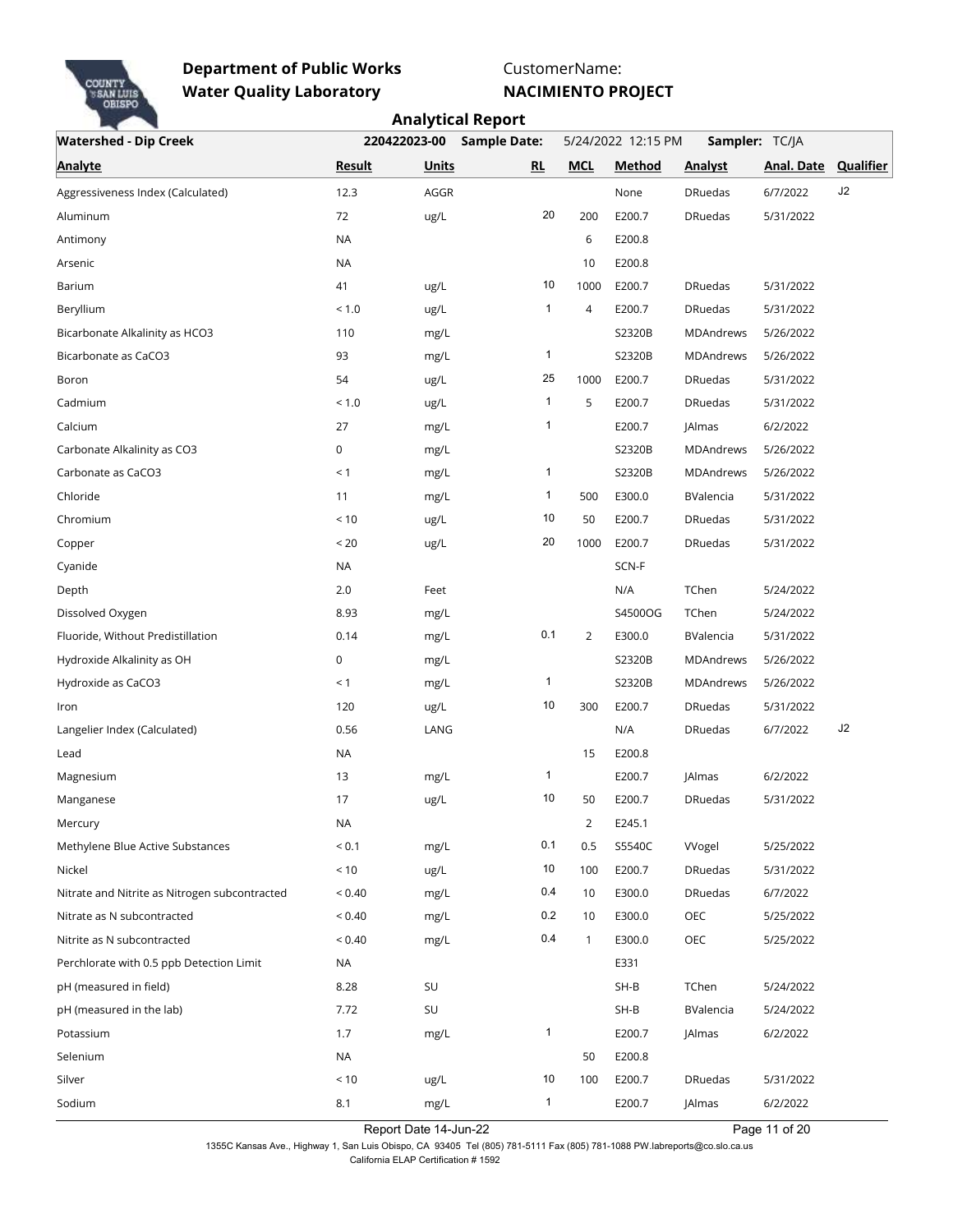

CustomerName:

**NACIMIENTO PROJECT**

| <b>Watershed - Dip Creek</b>         | 220422023-00 | <b>Sample Date:</b> |                |            | 5/24/2022 12:15 PM | <b>Sampler: TC/IA</b> |            |           |
|--------------------------------------|--------------|---------------------|----------------|------------|--------------------|-----------------------|------------|-----------|
| <b>Analyte</b>                       | Result       | <b>Units</b>        | R <sub>L</sub> | <b>MCL</b> | <b>Method</b>      | Analyst               | Anal. Date | Qualifier |
| Sodium Adsorption Ratio (Calculated) | 0.32         | SU                  |                |            | None               | <b>DRuedas</b>        | 6/9/2022   |           |
| Specific Conductance (@ 25°C in Lab) | 270          | umhos/cm            | 10             |            | S2510B 1997 Wogel  |                       | 5/25/2022  |           |
| Sulfate                              | 29           | mg/L                | 0.5            | 500        | E300.0             | <b>BValencia</b>      | 5/31/2022  |           |
| Temperature                          | 25.5         | °C                  |                |            | S2550B             | TChen                 | 5/24/2022  |           |
| Thallium                             | <b>NA</b>    |                     |                | 2          | E200.8             |                       |            |           |
| Total Alkalinity as CaCO3            | 93           | mg/L                |                |            | S2320B             | <b>MDAndrews</b>      | 5/26/2022  |           |
| <b>Total Dissolved Solids</b>        | 170          | mg/L                |                | 1000       | S2540C             | Wogel                 | 5/31/2022  |           |
| Total Hardness as CaCO3 (Calculated) | 120          | mg/L                |                |            | E200.7             | <b>JAlmas</b>         | 6/2/2022   |           |
| Turbidity (measured in field)        | 5.1          | <b>NTU</b>          | 0.03           |            | S2130B             | <b>TChen</b>          | 5/24/2022  |           |
| Zinc                                 | < 25         | ug/L                | 25             | 5000       | E200.7             | <b>DRuedas</b>        | 5/31/2022  |           |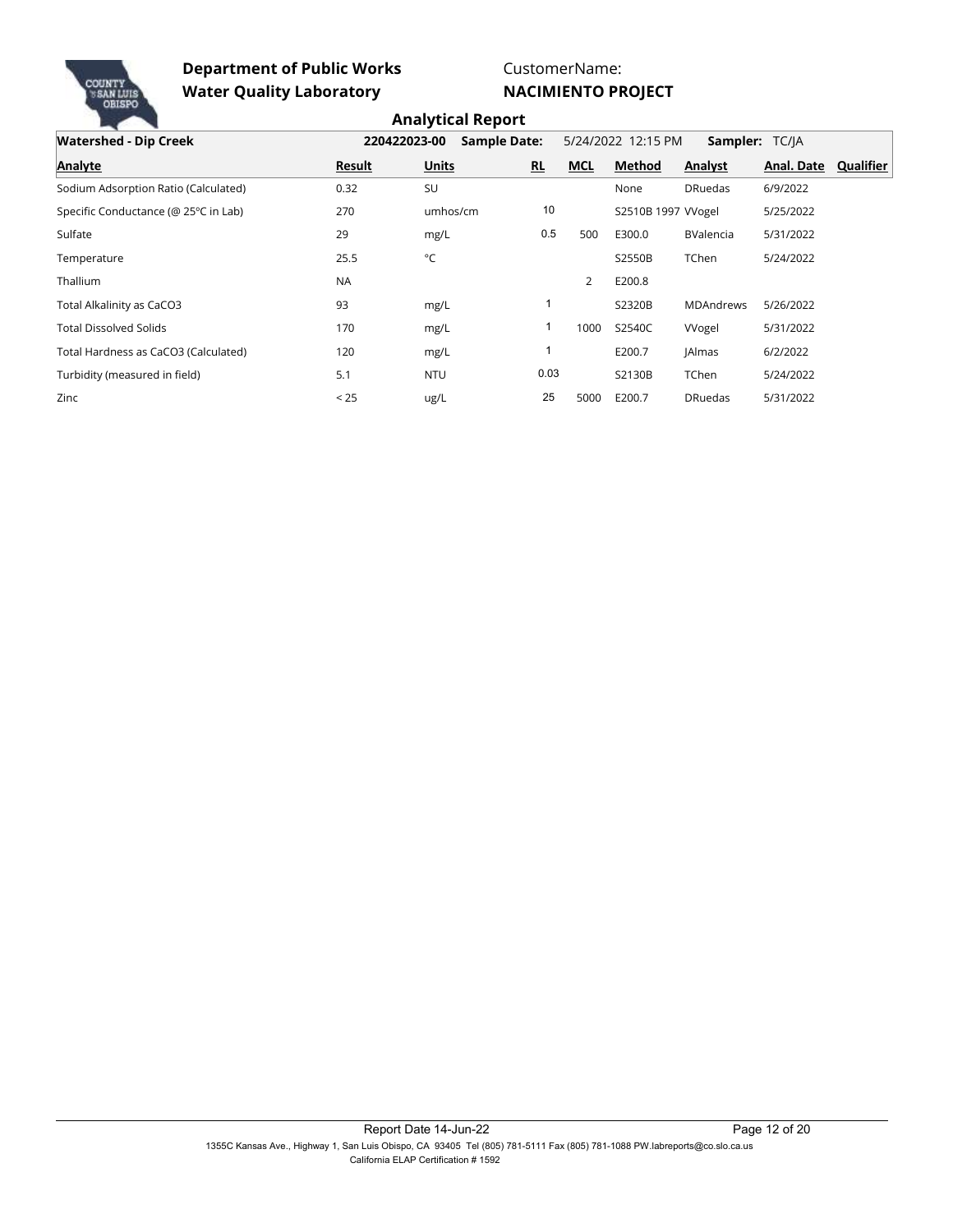

CustomerName:

**NACIMIENTO PROJECT**

|                                               |                |              | <b>Analytical Report</b> |                                      |               |                |                      |    |  |  |
|-----------------------------------------------|----------------|--------------|--------------------------|--------------------------------------|---------------|----------------|----------------------|----|--|--|
| Watershed - Las Tablas Creek - downstrm       |                | 220422023-01 | <b>Sample Date:</b>      | 5/24/2022 12:30 PM<br>Sampler: TC/JA |               |                |                      |    |  |  |
| <b>Analyte</b>                                | <b>Result</b>  | <b>Units</b> | RL                       | <b>MCL</b>                           | <b>Method</b> | <b>Analyst</b> | Anal. Date Qualifier |    |  |  |
| Aggressiveness Index (Calculated)             | 12.5           | AGGR         |                          |                                      | None          | <b>DRuedas</b> | 6/7/2022             | J2 |  |  |
| Aluminum                                      | 37             | ug/L         | 20                       | 200                                  | E200.7        | <b>DRuedas</b> | 5/31/2022            |    |  |  |
| Antimony                                      | <b>NA</b>      |              |                          | 6                                    | E200.8        |                |                      |    |  |  |
| Arsenic                                       | <b>NA</b>      |              |                          | 10                                   | E200.8        |                |                      |    |  |  |
| Barium                                        | 42             | ug/L         | 10                       | 1000                                 | E200.7        | <b>DRuedas</b> | 5/31/2022            |    |  |  |
| Beryllium                                     | < 1.0          | ug/L         | $\mathbf{1}$             | 4                                    | E200.7        | <b>DRuedas</b> | 5/31/2022            |    |  |  |
| Bicarbonate Alkalinity as HCO3                | 110            | mg/L         |                          |                                      | S2320B        | MDAndrews      | 5/26/2022            |    |  |  |
| Bicarbonate as CaCO3                          | 94             | mg/L         | 1                        |                                      | S2320B        | MDAndrews      | 5/26/2022            |    |  |  |
| Boron                                         | 55             | ug/L         | 25                       | 1000                                 | E200.7        | <b>DRuedas</b> | 5/31/2022            |    |  |  |
| Cadmium                                       | < 1.0          | ug/L         | 1                        | 5                                    | E200.7        | <b>DRuedas</b> | 5/31/2022            |    |  |  |
| Calcium                                       | 28             | mg/L         | 1                        |                                      | E200.7        | <b>JAlmas</b>  | 6/2/2022             |    |  |  |
| Carbonate Alkalinity as CO3                   | 4              | mg/L         |                          |                                      | S2320B        | MDAndrews      | 5/26/2022            |    |  |  |
| Carbonate as CaCO3                            | $\overline{7}$ | mg/L         | 1                        |                                      | S2320B        | MDAndrews      | 5/26/2022            |    |  |  |
| Chloride                                      | 12             | mg/L         | 1                        | 500                                  | E300.0        | BValencia      | 5/31/2022            |    |  |  |
| Chromium                                      | < 10           | ug/L         | 10                       | 50                                   | E200.7        | <b>DRuedas</b> | 5/31/2022            |    |  |  |
| Copper                                        | < 20           | ug/L         | 20                       | 1000                                 | E200.7        | <b>DRuedas</b> | 5/31/2022            |    |  |  |
| Cyanide                                       | NA             |              |                          |                                      | SCN-F         |                |                      |    |  |  |
| Depth                                         | 2.0            | Feet         |                          |                                      | N/A           | TChen          | 5/24/2022            |    |  |  |
| Dissolved Oxygen                              | 8.62           | mg/L         |                          |                                      | S4500OG       | TChen          | 5/24/2022            |    |  |  |
| Fluoride, Without Predistillation             | 0.14           | mg/L         | 0.1                      | $\overline{2}$                       | E300.0        | BValencia      | 5/31/2022            |    |  |  |
| Hydroxide Alkalinity as OH                    | 0              | mg/L         |                          |                                      | S2320B        | MDAndrews      | 5/26/2022            |    |  |  |
| Hydroxide as CaCO3                            | < 1            | mg/L         | 1                        |                                      | S2320B        | MDAndrews      | 5/26/2022            |    |  |  |
| Iron                                          | 42             | ug/L         | 10                       | 300                                  | E200.7        | <b>DRuedas</b> | 5/31/2022            |    |  |  |
| Langelier Index (Calculated)                  | 0.66           | LANG         |                          |                                      | N/A           | <b>DRuedas</b> | 6/7/2022             | J2 |  |  |
| Lead                                          | <b>NA</b>      |              |                          | 15                                   | E200.8        |                |                      |    |  |  |
| Magnesium                                     | 14             | mg/L         | 1                        |                                      | E200.7        | <b>JAlmas</b>  | 6/2/2022             |    |  |  |
| Manganese                                     | 13             | ug/L         | 10                       | 50                                   | E200.7        | <b>DRuedas</b> | 5/31/2022            |    |  |  |
| Mercury                                       | NA             |              |                          | $\overline{2}$                       | E245.1        |                |                      |    |  |  |
| Methylene Blue Active Substances              | ${}_{0.1}$     | mg/L         | 0.1                      | 0.5                                  | S5540C        | Wogel          | 5/25/2022            |    |  |  |
| Nickel                                        | $<10$          | ug/L         | 10                       | 100                                  | E200.7        | <b>DRuedas</b> | 5/31/2022            |    |  |  |
| Nitrate and Nitrite as Nitrogen subcontracted | ${}_{0.40}$    | mg/L         | 0.4                      | 10                                   | E300.0        | <b>DRuedas</b> | 6/7/2022             |    |  |  |
| Nitrate as N subcontracted                    | ${}_{0.40}$    | mg/L         | 0.2                      | 10                                   | E300.0        | OEC            | 5/25/2022            |    |  |  |
| Nitrite as N subcontracted                    | ${}_{0.40}$    | mg/L         | 0.4                      | 1                                    | E300.0        | OEC            | 5/25/2022            |    |  |  |
| Perchlorate with 0.5 ppb Detection Limit      | NA             |              |                          |                                      | E331          |                |                      |    |  |  |
| pH (measured in field)                        | 8.37           | SU           |                          |                                      | $SH-B$        | TChen          | 5/24/2022            |    |  |  |
| pH (measured in the lab)                      | 8.03           | SU           |                          |                                      | $SH-B$        | BValencia      | 5/24/2022            |    |  |  |
| Potassium                                     | 1.9            | mg/L         | $\mathbf{1}$             |                                      | E200.7        | <b>JAlmas</b>  | 6/2/2022             |    |  |  |
| Selenium                                      | <b>NA</b>      |              |                          | 50                                   | E200.8        |                |                      |    |  |  |
| Silver                                        | < 10           | ug/L         | 10                       | 100                                  | E200.7        | <b>DRuedas</b> | 5/31/2022            |    |  |  |
| Sodium                                        | 8.4            | mg/L         | $\mathbf{1}$             |                                      | E200.7        | JAlmas         | 6/2/2022             |    |  |  |

Report Date 14-Jun-22 Page 13 of 20

, Page 13 of 20 1355C Kansas Ave., Highway 1, San Luis Obispo, CA 93405 Tel (805) 781-5111 Fax (805) 781-1088 PW.labreports@co.slo.ca.us California ELAP Certification # 1592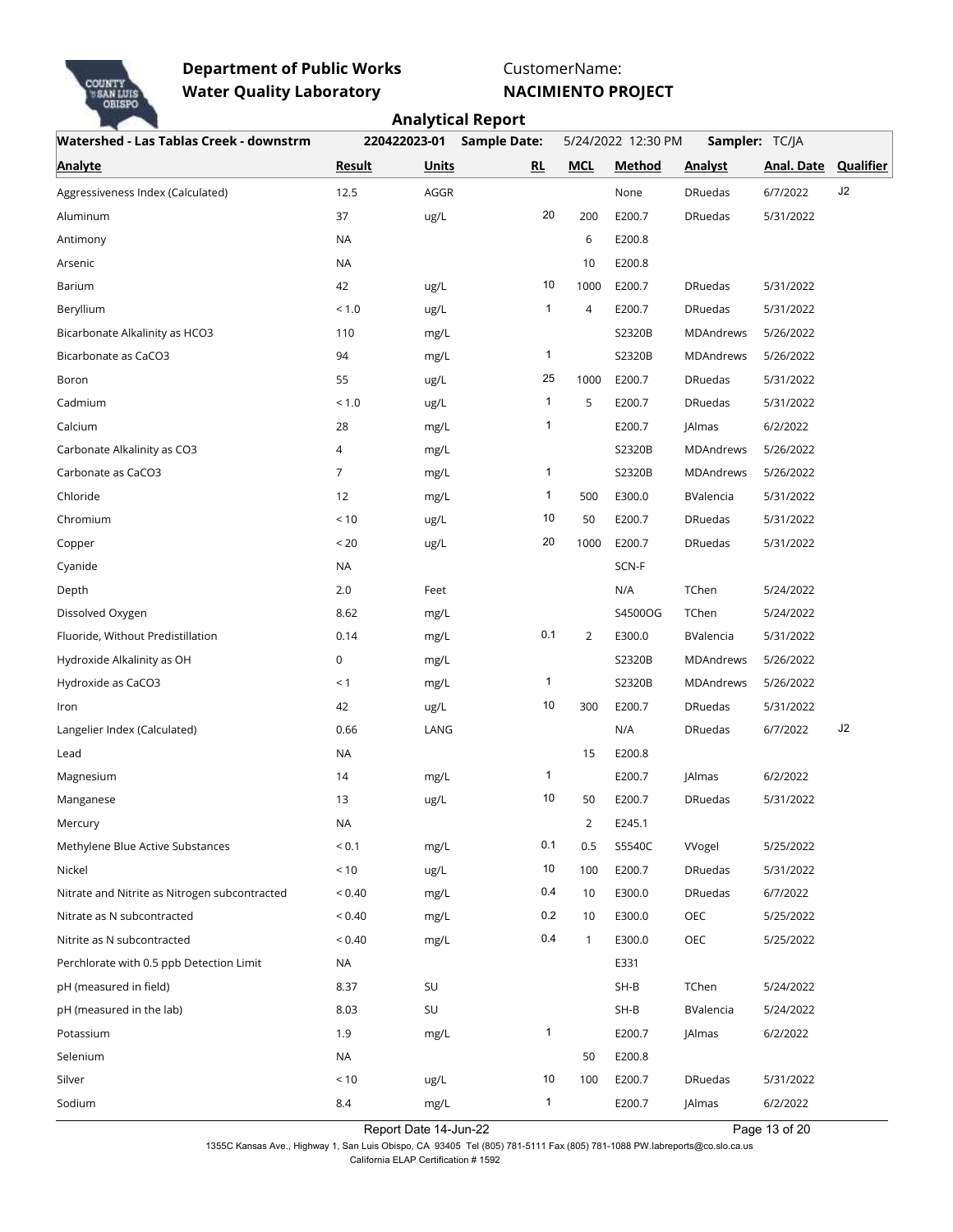

CustomerName:

**NACIMIENTO PROJECT**

| Watershed - Las Tablas Creek - downstrm | 220422023-01 | <b>Sample Date:</b> |           |            | 5/24/2022 12:30 PM | Sampler: TC/JA   |            |           |
|-----------------------------------------|--------------|---------------------|-----------|------------|--------------------|------------------|------------|-----------|
| <b>Analyte</b>                          | Result       | <b>Units</b>        | <b>RL</b> | <b>MCL</b> | Method             | Analyst          | Anal. Date | Qualifier |
| Sodium Adsorption Ratio (Calculated)    | 0.32         | SU                  |           |            | None               | <b>DRuedas</b>   | 6/9/2022   |           |
| Specific Conductance (@ 25°C in Lab)    | 280          | umhos/cm            | 10        |            | S2510B 1997 Wogel  |                  | 5/25/2022  |           |
| Sulfate                                 | 31           | mg/L                | 0.5       | 500        | E300.0             | <b>BValencia</b> | 5/31/2022  |           |
| Temperature                             | 23.9         | °C                  |           |            | S2550B             | TChen            | 5/24/2022  |           |
| Thallium                                | <b>NA</b>    |                     |           | 2          | E200.8             |                  |            |           |
| Total Alkalinity as CaCO3               | 101          | mg/L                |           |            | S2320B             | <b>MDAndrews</b> | 5/26/2022  |           |
| <b>Total Dissolved Solids</b>           | 180          | mg/L                |           | 1000       | S2540C             | Wogel            | 5/31/2022  |           |
| Total Hardness as CaCO3 (Calculated)    | 130          | mg/L                |           |            | E200.7             | <b>JAlmas</b>    | 6/2/2022   |           |
| Turbidity (measured in field)           | 2.6          | <b>NTU</b>          | 0.03      |            | S2130B             | TChen            | 5/24/2022  |           |
| Zinc                                    | < 25         | ug/L                | 25        | 5000       | E200.7             | <b>DRuedas</b>   | 5/31/2022  |           |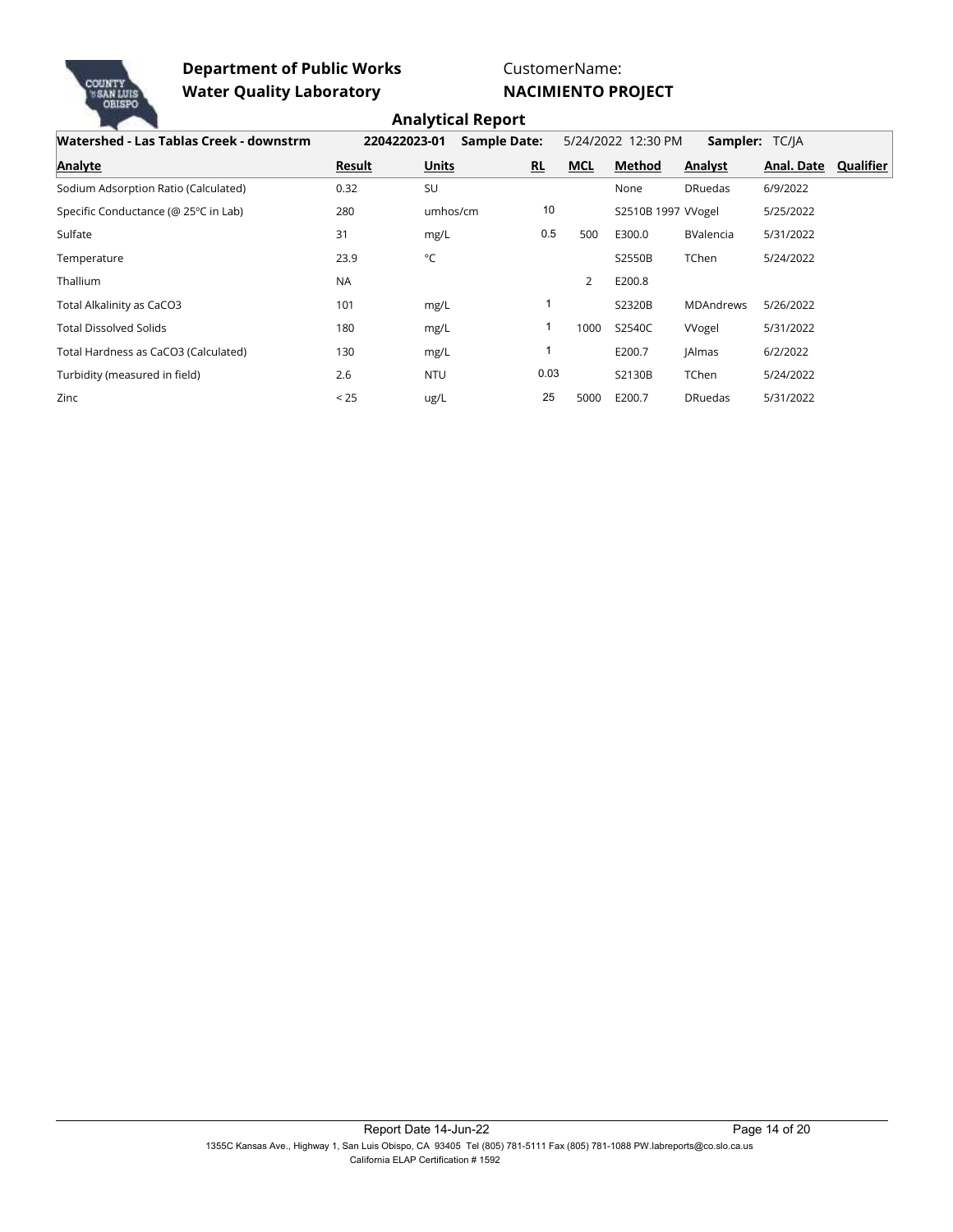

CustomerName:

**NACIMIENTO PROJECT**

|                                               |               |              | <b>Analytical Report</b> |                                      |               |                  |                      |    |  |  |
|-----------------------------------------------|---------------|--------------|--------------------------|--------------------------------------|---------------|------------------|----------------------|----|--|--|
| Watershed - Las Tablas Creek - upstream       |               | 220422023-02 | <b>Sample Date:</b>      | 5/24/2022 12:45 PM<br>Sampler: TC/JA |               |                  |                      |    |  |  |
| <b>Analyte</b>                                | <b>Result</b> | <b>Units</b> | RL                       | <b>MCL</b>                           | <b>Method</b> | <b>Analyst</b>   | Anal. Date Qualifier |    |  |  |
| Aggressiveness Index (Calculated)             | 12.4          | AGGR         |                          |                                      | None          | <b>DRuedas</b>   | 6/7/2022             | J2 |  |  |
| Aluminum                                      | 54            | ug/L         | 20                       | 200                                  | E200.7        | <b>DRuedas</b>   | 5/31/2022            |    |  |  |
| Antimony                                      | <b>NA</b>     |              |                          | 6                                    | E200.8        |                  |                      |    |  |  |
| Arsenic                                       | <b>NA</b>     |              |                          | 10                                   | E200.8        |                  |                      |    |  |  |
| Barium                                        | 45            | ug/L         | 10                       | 1000                                 | E200.7        | <b>DRuedas</b>   | 5/31/2022            |    |  |  |
| Beryllium                                     | < 1.0         | ug/L         | $\mathbf{1}$             | 4                                    | E200.7        | <b>DRuedas</b>   | 5/31/2022            |    |  |  |
| Bicarbonate Alkalinity as HCO3                | 110           | mg/L         |                          |                                      | S2320B        | MDAndrews        | 5/26/2022            |    |  |  |
| Bicarbonate as CaCO3                          | 94            | mg/L         | 1                        |                                      | S2320B        | MDAndrews        | 5/26/2022            |    |  |  |
| Boron                                         | 57            | ug/L         | 25                       | 1000                                 | E200.7        | <b>DRuedas</b>   | 5/31/2022            |    |  |  |
| Cadmium                                       | < 1.0         | ug/L         | 1                        | 5                                    | E200.7        | <b>DRuedas</b>   | 5/31/2022            |    |  |  |
| Calcium                                       | 30            | mg/L         | 1                        |                                      | E200.7        | <b>JAlmas</b>    | 6/2/2022             |    |  |  |
| Carbonate Alkalinity as CO3                   | 6             | mg/L         |                          |                                      | S2320B        | MDAndrews        | 5/26/2022            |    |  |  |
| Carbonate as CaCO3                            | 9             | mg/L         | 1                        |                                      | S2320B        | MDAndrews        | 5/26/2022            |    |  |  |
| Chloride                                      | 12            | mg/L         | 1                        | 500                                  | E300.0        | BValencia        | 5/31/2022            |    |  |  |
| Chromium                                      | < 10          | ug/L         | 10                       | 50                                   | E200.7        | <b>DRuedas</b>   | 5/31/2022            |    |  |  |
| Copper                                        | < 20          | ug/L         | 20                       | 1000                                 | E200.7        | <b>DRuedas</b>   | 5/31/2022            |    |  |  |
| Cyanide                                       | NA            |              |                          |                                      | SCN-F         |                  |                      |    |  |  |
| Depth                                         | 2.0           | Feet         |                          |                                      | N/A           | TChen            | 5/24/2022            |    |  |  |
| Dissolved Oxygen                              | 8.67          | mg/L         |                          |                                      | S4500OG       | TChen            | 5/24/2022            |    |  |  |
| Fluoride, Without Predistillation             | 0.14          | mg/L         | 0.1                      | $\overline{2}$                       | E300.0        | BValencia        | 5/31/2022            |    |  |  |
| Hydroxide Alkalinity as OH                    | 0             | mg/L         |                          |                                      | S2320B        | <b>MDAndrews</b> | 5/26/2022            |    |  |  |
| Hydroxide as CaCO3                            | < 1           | mg/L         | 1                        |                                      | S2320B        | MDAndrews        | 5/26/2022            |    |  |  |
| Iron                                          | 71            | ug/L         | 10                       | 300                                  | E200.7        | <b>DRuedas</b>   | 5/31/2022            |    |  |  |
| Langelier Index (Calculated)                  | 0.56          | LANG         |                          |                                      | N/A           | <b>DRuedas</b>   | 6/7/2022             | J2 |  |  |
| Lead                                          | <b>NA</b>     |              |                          | 15                                   | E200.8        |                  |                      |    |  |  |
| Magnesium                                     | 14            | mg/L         | 1                        |                                      | E200.7        | <b>JAlmas</b>    | 6/2/2022             |    |  |  |
| Manganese                                     | 22            | ug/L         | 10                       | 50                                   | E200.7        | <b>DRuedas</b>   | 5/31/2022            |    |  |  |
| Mercury                                       | NA            |              |                          | $\overline{2}$                       | E245.1        |                  |                      |    |  |  |
| Methylene Blue Active Substances              | ${}_{0.1}$    | mg/L         | 0.1                      | 0.5                                  | S5540C        | Wogel            | 5/25/2022            |    |  |  |
| Nickel                                        | $<10$         | ug/L         | 10                       | 100                                  | E200.7        | <b>DRuedas</b>   | 5/31/2022            |    |  |  |
| Nitrate and Nitrite as Nitrogen subcontracted | ${}_{0.40}$   | mg/L         | 0.4                      | 10                                   | E300.0        | <b>DRuedas</b>   | 6/7/2022             |    |  |  |
| Nitrate as N subcontracted                    | ${}_{0.40}$   | mg/L         | 0.2                      | 10                                   | E300.0        | OEC              | 5/25/2022            |    |  |  |
| Nitrite as N subcontracted                    | ${}_{0.40}$   | mg/L         | 0.4                      | 1                                    | E300.0        | OEC              | 5/25/2022            |    |  |  |
| Perchlorate with 0.5 ppb Detection Limit      | NA            |              |                          |                                      | E331          |                  |                      |    |  |  |
| pH (measured in field)                        | 8.46          | SU           |                          |                                      | $SH-B$        | TChen            | 5/24/2022            |    |  |  |
| pH (measured in the lab)                      | 8.21          | SU           |                          |                                      | $SH-B$        | BValencia        | 5/24/2022            |    |  |  |
| Potassium                                     | 1.7           | mg/L         | $\mathbf{1}$             |                                      | E200.7        | <b>JAlmas</b>    | 6/2/2022             |    |  |  |
| Selenium                                      | NA            |              |                          | 50                                   | E200.8        |                  |                      |    |  |  |
| Silver                                        | < 10          | ug/L         | 10                       | 100                                  | E200.7        | <b>DRuedas</b>   | 5/31/2022            |    |  |  |
| Sodium                                        | 9.8           | mg/L         | $\mathbf{1}$             |                                      | E200.7        | JAlmas           | 6/2/2022             |    |  |  |

Report Date 14-Jun-22 **Page 15 of 20** 

, Page 15 of 20 1355C Kansas Ave., Highway 1, San Luis Obispo, CA 93405 Tel (805) 781-5111 Fax (805) 781-1088 PW.labreports@co.slo.ca.us California ELAP Certification # 1592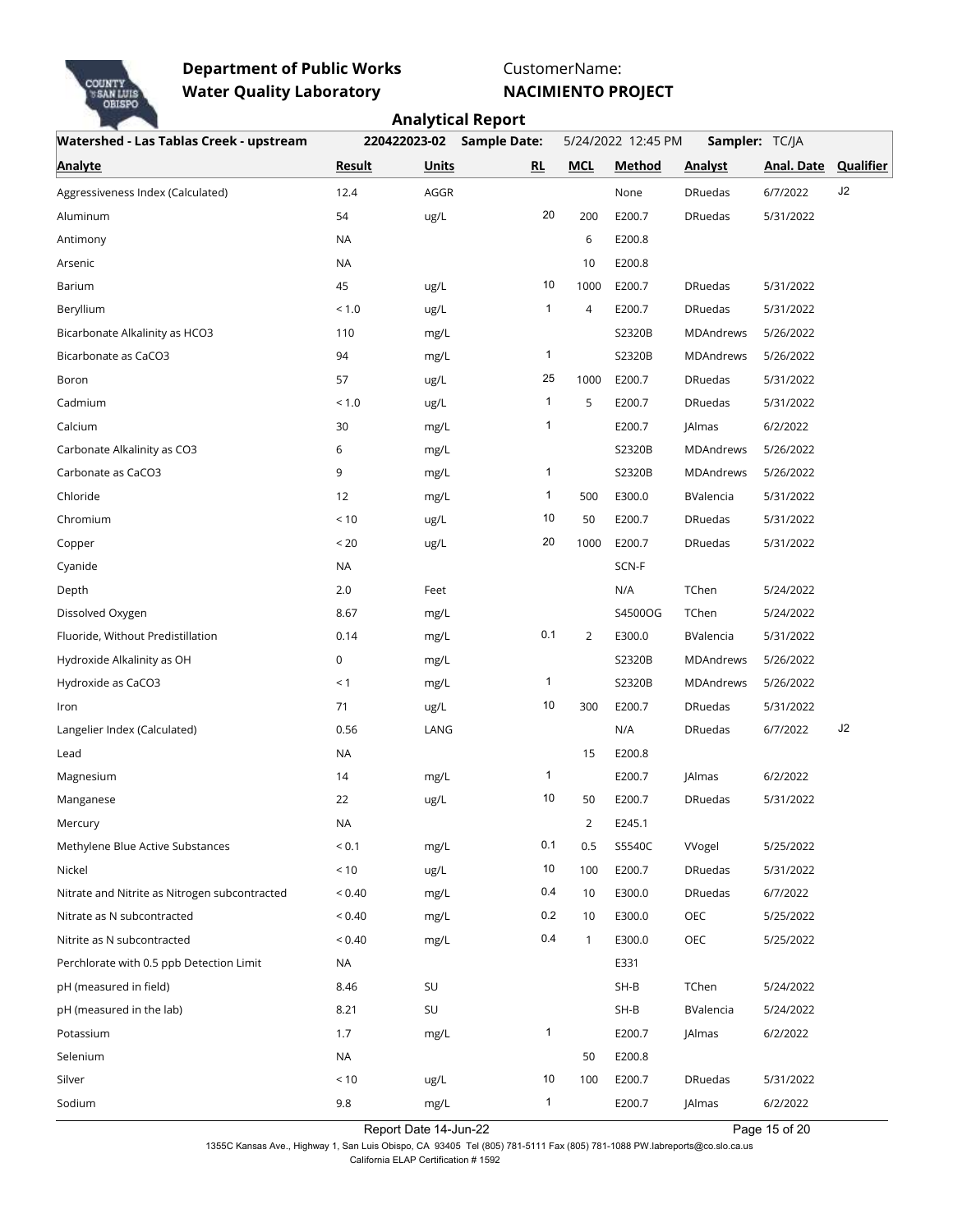

CustomerName:

**NACIMIENTO PROJECT**

| Watershed - Las Tablas Creek - upstream | 220422023-02 | <b>Sample Date:</b> |           |            | 5/24/2022 12:45 PM | Sampler: TC/IA   |            |           |
|-----------------------------------------|--------------|---------------------|-----------|------------|--------------------|------------------|------------|-----------|
| Analyte                                 | Result       | <b>Units</b>        | <b>RL</b> | <b>MCL</b> | Method             | Analyst          | Anal. Date | Qualifier |
| Sodium Adsorption Ratio (Calculated)    | 0.37         | SU                  |           |            | None               | <b>DRuedas</b>   | 6/9/2022   |           |
| Specific Conductance (@ 25°C in Lab)    | 290          | umhos/cm            | 10        |            | S2510B 1997 Wogel  |                  | 5/25/2022  |           |
| Sulfate                                 | 32           | mg/L                | 0.5       | 500        | E300.0             | <b>BValencia</b> | 5/31/2022  |           |
| Temperature                             | 24.3         | $^{\circ}$ C        |           |            | S2550B             | TChen            | 5/24/2022  |           |
| Thallium                                | <b>NA</b>    |                     |           | 2          | E200.8             |                  |            |           |
| Total Alkalinity as CaCO3               | 104          | mg/L                |           |            | S2320B             | <b>MDAndrews</b> | 5/26/2022  |           |
| <b>Total Dissolved Solids</b>           | 190          | mg/L                |           | 1000       | S2540C             | Wogel            | 5/31/2022  |           |
| Total Hardness as CaCO3 (Calculated)    | 130          | mg/L                |           |            | E200.7             | <b>JAlmas</b>    | 6/2/2022   |           |
| Turbidity (measured in field)           | 3.8          | <b>NTU</b>          | 0.03      |            | S2130B             | TChen            | 5/24/2022  |           |
| Zinc                                    | < 25         | ug/L                | 25        | 5000       | E200.7             | <b>DRuedas</b>   | 5/31/2022  |           |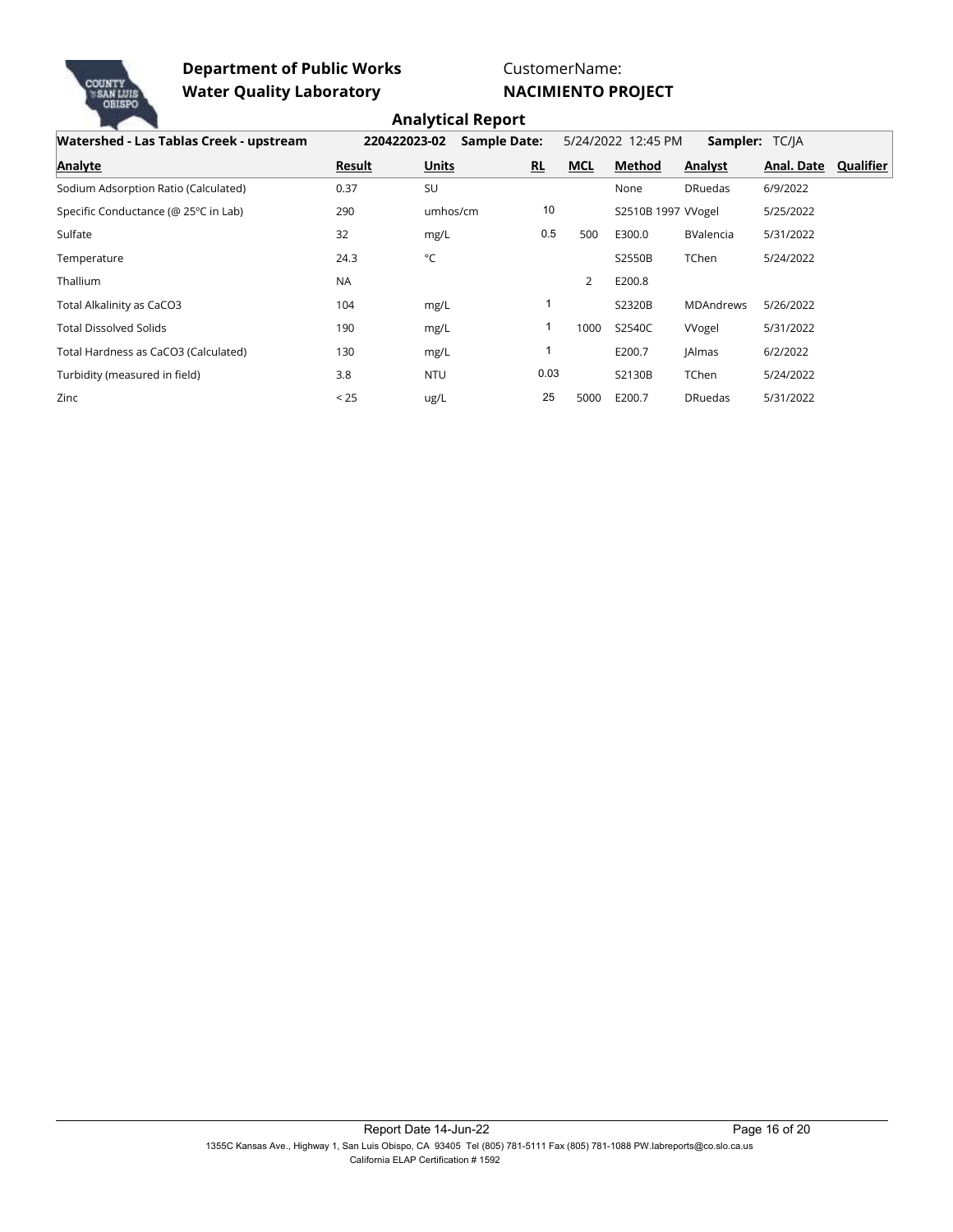

CustomerName:

**NACIMIENTO PROJECT**

|                                               |                |              | <b>Analytical Report</b> |                |                   |                |                      |    |
|-----------------------------------------------|----------------|--------------|--------------------------|----------------|-------------------|----------------|----------------------|----|
| <b>Watershed - The Narrows - downstream</b>   |                | 220422023-03 | <b>Sample Date:</b>      |                | 5/24/2022 1:15 PM |                | Sampler: TC/JA       |    |
| <b>Analyte</b>                                | <b>Result</b>  | <b>Units</b> | RL                       | <b>MCL</b>     | <b>Method</b>     | <b>Analyst</b> | Anal. Date Qualifier |    |
| Aggressiveness Index (Calculated)             | 12.2           | AGGR         |                          |                | None              | <b>DRuedas</b> | 6/7/2022             | J2 |
| Aluminum                                      | 43             | ug/L         | 20                       | 200            | E200.7            | <b>DRuedas</b> | 5/31/2022            |    |
| Antimony                                      | <b>NA</b>      |              |                          | 6              | E200.8            |                |                      |    |
| Arsenic                                       | <b>NA</b>      |              |                          | 10             | E200.8            |                |                      |    |
| Barium                                        | 41             | ug/L         | 10                       | 1000           | E200.7            | <b>DRuedas</b> | 5/31/2022            |    |
| Beryllium                                     | < 1.0          | ug/L         | $\mathbf{1}$             | 4              | E200.7            | <b>DRuedas</b> | 5/31/2022            |    |
| Bicarbonate Alkalinity as HCO3                | 120            | mg/L         |                          |                | S2320B            | MDAndrews      | 5/26/2022            |    |
| Bicarbonate as CaCO3                          | 97             | mg/L         | 1                        |                | S2320B            | MDAndrews      | 5/26/2022            |    |
| Boron                                         | 56             | ug/L         | 25                       | 1000           | E200.7            | <b>DRuedas</b> | 5/31/2022            |    |
| Cadmium                                       | < 1.0          | ug/L         | 1                        | 5              | E200.7            | <b>DRuedas</b> | 5/31/2022            |    |
| Calcium                                       | 30             | mg/L         | 1                        |                | E200.7            | <b>JAlmas</b>  | 6/2/2022             |    |
| Carbonate Alkalinity as CO3                   | $\overline{7}$ | mg/L         |                          |                | S2320B            | MDAndrews      | 5/26/2022            |    |
| Carbonate as CaCO3                            | 11             | mg/L         | 1                        |                | S2320B            | MDAndrews      | 5/26/2022            |    |
| Chloride                                      | 12             | mg/L         | 1                        | 500            | E300.0            | BValencia      | 5/31/2022            |    |
| Chromium                                      | < 10           | ug/L         | 10                       | 50             | E200.7            | <b>DRuedas</b> | 5/31/2022            |    |
| Copper                                        | < 20           | ug/L         | 20                       | 1000           | E200.7            | <b>DRuedas</b> | 5/31/2022            |    |
| Cyanide                                       | NA             |              |                          |                | SCN-F             |                |                      |    |
| Depth                                         | 2.0            | Feet         |                          |                | N/A               | TChen          | 5/24/2022            |    |
| Dissolved Oxygen                              | 9.84           | mg/L         |                          |                | S4500OG           | TChen          | 5/24/2022            |    |
| Fluoride, Without Predistillation             | 0.19           | mg/L         | 0.1                      | $\overline{2}$ | E300.0            | BValencia      | 5/31/2022            |    |
| Hydroxide Alkalinity as OH                    | 0              | mg/L         |                          |                | S2320B            | MDAndrews      | 5/26/2022            |    |
| Hydroxide as CaCO3                            | < 1            | mg/L         | 1                        |                | S2320B            | MDAndrews      | 5/26/2022            |    |
| Iron                                          | 45             | ug/L         | 10                       | 300            | E200.7            | <b>DRuedas</b> | 5/31/2022            |    |
| Langelier Index (Calculated)                  | 0.43           | LANG         |                          |                | N/A               | <b>DRuedas</b> | 6/7/2022             | J2 |
| Lead                                          | <b>NA</b>      |              |                          | 15             | E200.8            |                |                      |    |
| Magnesium                                     | 15             | mg/L         | 1                        |                | E200.7            | <b>JAlmas</b>  | 6/2/2022             |    |
| Manganese                                     | 32             | ug/L         | 10                       | 50             | E200.7            | <b>DRuedas</b> | 5/31/2022            |    |
| Mercury                                       | NA             |              |                          | $\overline{2}$ | E245.1            |                |                      |    |
| Methylene Blue Active Substances              | ${}_{0.1}$     | mg/L         | 0.1                      | 0.5            | S5540C            | Wogel          | 5/25/2022            |    |
| Nickel                                        | $<10$          | ug/L         | 10                       | 100            | E200.7            | <b>DRuedas</b> | 5/31/2022            |    |
| Nitrate and Nitrite as Nitrogen subcontracted | ${}_{0.40}$    | mg/L         | 0.4                      | 10             | E300.0            | <b>DRuedas</b> | 6/7/2022             |    |
| Nitrate as N subcontracted                    | ${}_{0.40}$    | mg/L         | 0.2                      | 10             | E300.0            | OEC            | 5/25/2022            |    |
| Nitrite as N subcontracted                    | ${}_{0.40}$    | mg/L         | 0.4                      | $\mathbf{1}$   | E300.0            | OEC            | 5/25/2022            |    |
| Perchlorate with 0.5 ppb Detection Limit      | NA             |              |                          |                | E331              |                |                      |    |
| pH (measured in field)                        | 8.59           | SU           |                          |                | $SH-B$            | TChen          | 5/24/2022            |    |
| pH (measured in the lab)                      | 8.44           | SU           |                          |                | $SH-B$            | BValencia      | 5/24/2022            |    |
| Potassium                                     | 1.9            | mg/L         | $\mathbf{1}$             |                | E200.7            | <b>JAlmas</b>  | 6/2/2022             |    |
| Selenium                                      | <b>NA</b>      |              |                          | 50             | E200.8            |                |                      |    |
| Silver                                        | < 10           | ug/L         | 10                       | 100            | E200.7            | <b>DRuedas</b> | 5/31/2022            |    |
| Sodium                                        | $10$           | mg/L         | $\mathbf{1}$             |                | E200.7            | JAlmas         | 6/2/2022             |    |

Report Date 14-Jun-22 Page 17 of 20

1355C Kansas Ave., Highway 1, San Luis Obispo, CA 93405 Tel (805) 781-5111 Fax (805) 781-1088 PW.labreports@co.slo.ca.us California ELAP Certification # 1592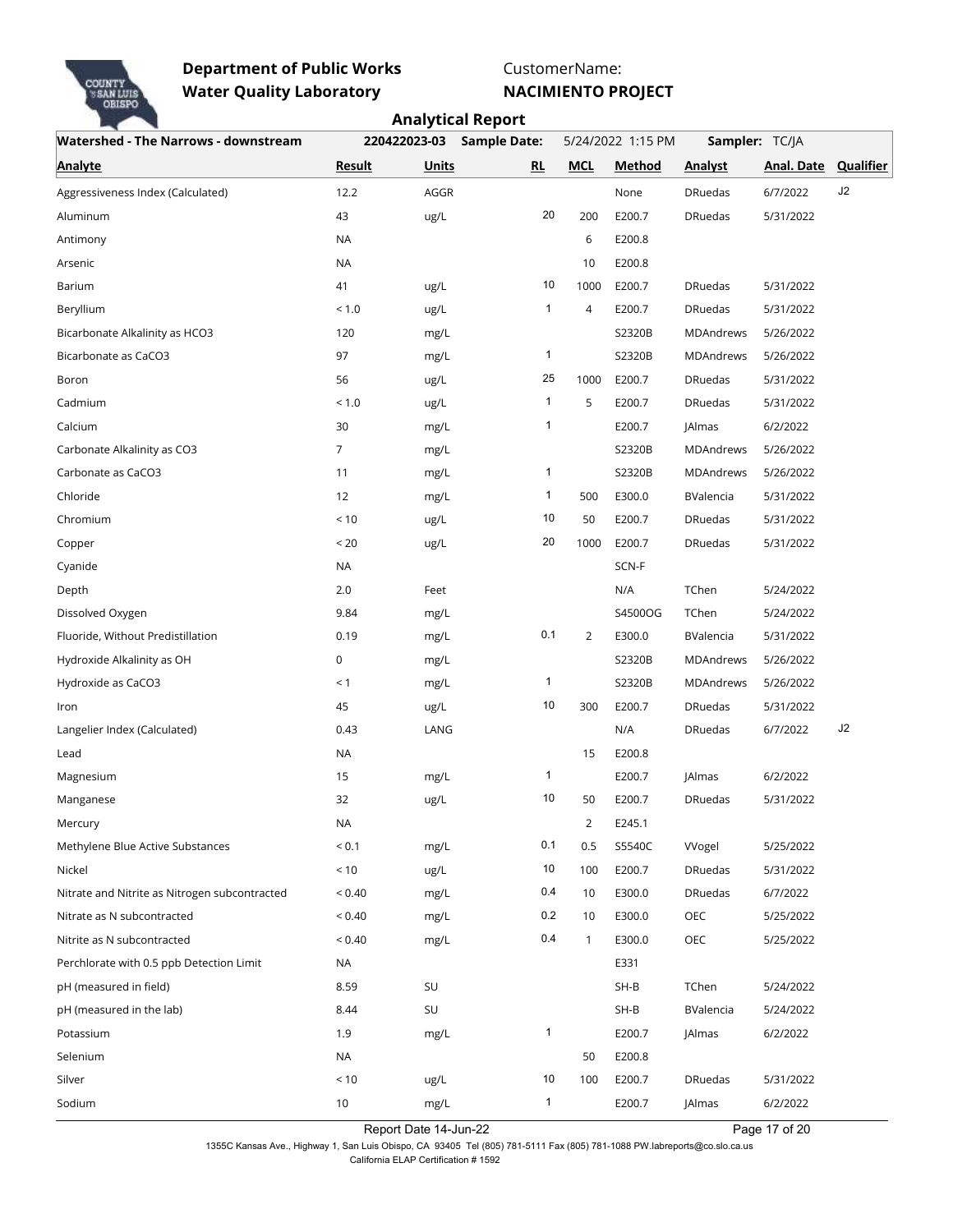

CustomerName:

**NACIMIENTO PROJECT**

| Watershed - The Narrows - downstream | 220422023-03  | <b>Sample Date:</b> |      |            | 5/24/2022 1:15 PM | Sampler: TC/JA   |            |           |
|--------------------------------------|---------------|---------------------|------|------------|-------------------|------------------|------------|-----------|
| Analyte                              | <b>Result</b> | <b>Units</b>        | RL   | <b>MCL</b> | Method            | Analyst          | Anal. Date | Qualifier |
| Sodium Adsorption Ratio (Calculated) | 0.38          | SU                  |      |            | None              | <b>DRuedas</b>   | 6/9/2022   |           |
| Specific Conductance (@ 25°C in Lab) | 300           | umhos/cm            | 10   |            | S2510B 1997 Wogel |                  | 5/25/2022  |           |
| Sulfate                              | 32            | mg/L                | 0.5  | 500        | E300.0            | <b>BValencia</b> | 5/31/2022  |           |
| Temperature                          | 23.4          | °C                  |      |            | S2550B            | TChen            | 5/24/2022  |           |
| <b>Thallium</b>                      | <b>NA</b>     |                     |      | 2          | E200.8            |                  |            |           |
| Total Alkalinity as CaCO3            | 107           | mg/L                |      |            | S2320B            | <b>MDAndrews</b> | 5/26/2022  |           |
| <b>Total Dissolved Solids</b>        | 190           | mg/L                |      | 1000       | S2540C            | Wogel            | 5/31/2022  |           |
| Total Hardness as CaCO3 (Calculated) | 140           | mg/L                |      |            | E200.7            | <b>JAlmas</b>    | 6/2/2022   |           |
| Turbidity (measured in field)        | 3.4           | <b>NTU</b>          | 0.03 |            | S2130B            | TChen            | 5/24/2022  |           |
| Zinc                                 | < 25          | ug/L                | 25   | 5000       | E200.7            | <b>DRuedas</b>   | 5/31/2022  |           |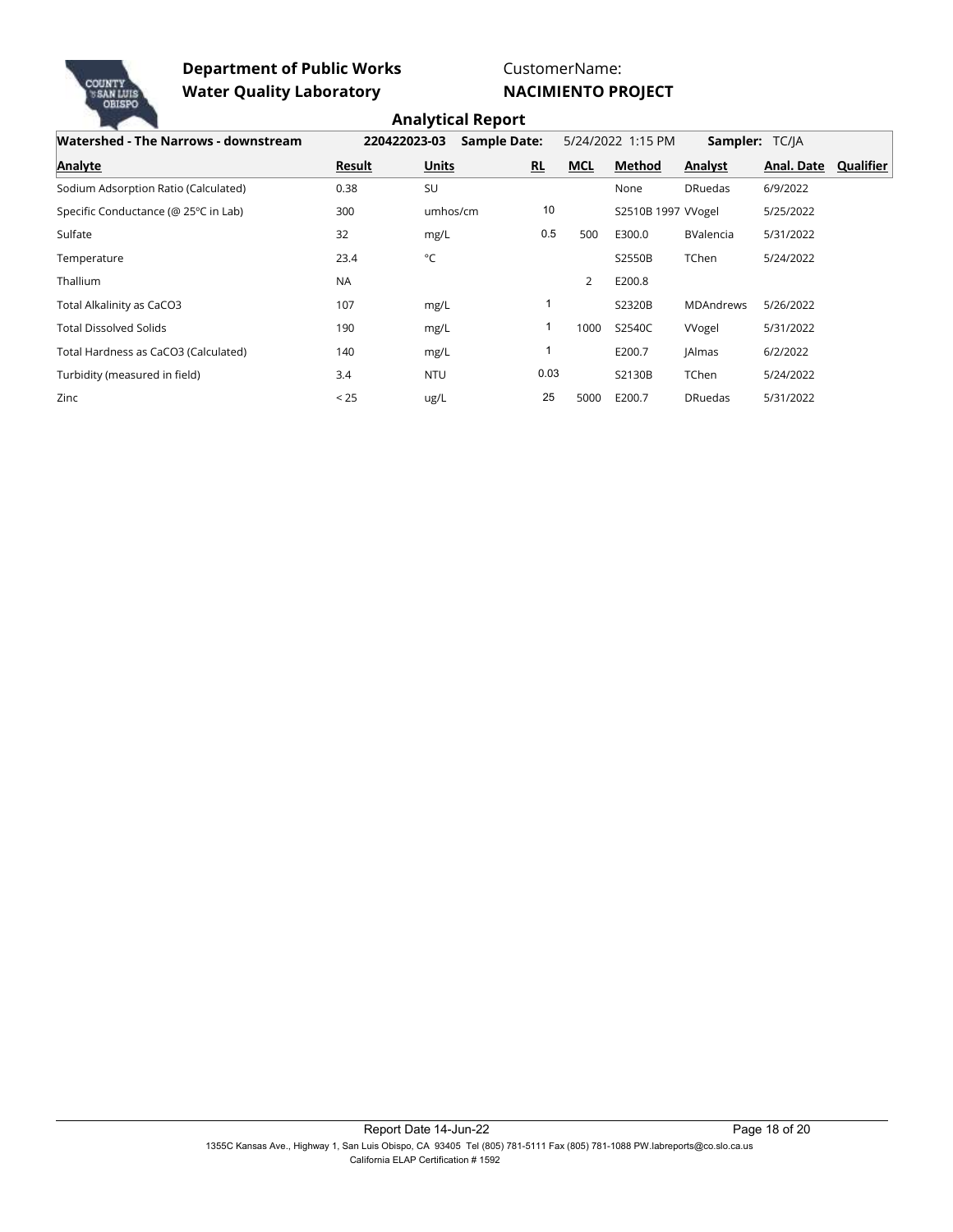

CustomerName:

**NACIMIENTO PROJECT**

|                                               |               |              | <b>Analytical Report</b> |                |                   |                  |                      |    |
|-----------------------------------------------|---------------|--------------|--------------------------|----------------|-------------------|------------------|----------------------|----|
| <b>Watershed - The Narrows - upstream</b>     |               | 220422023-04 | <b>Sample Date:</b>      |                | 5/24/2022 1:45 PM |                  | Sampler: TC/JA       |    |
| <b>Analyte</b>                                | <b>Result</b> | <b>Units</b> | RL                       | <b>MCL</b>     | Method            | <b>Analyst</b>   | Anal. Date Qualifier |    |
| Aggressiveness Index (Calculated)             | 12.2          | AGGR         |                          |                | None              | <b>DRuedas</b>   | 6/7/2022             | J2 |
| Aluminum                                      | 36            | ug/L         | 20                       | 200            | E200.7            | <b>DRuedas</b>   | 5/31/2022            |    |
| Antimony                                      | <b>NA</b>     |              |                          | 6              | E200.8            |                  |                      |    |
| Arsenic                                       | <b>NA</b>     |              |                          | 10             | E200.8            |                  |                      |    |
| Barium                                        | 42            | ug/L         | 10                       | 1000           | E200.7            | <b>DRuedas</b>   | 5/31/2022            |    |
| Beryllium                                     | < 1.0         | ug/L         | $\mathbf{1}$             | $\overline{4}$ | E200.7            | <b>DRuedas</b>   | 5/31/2022            |    |
| Bicarbonate Alkalinity as HCO3                | 140           | mg/L         |                          |                | S2320B            | <b>MDAndrews</b> | 5/26/2022            |    |
| Bicarbonate as CaCO3                          | 110           | mg/L         | 1                        |                | S2320B            | <b>MDAndrews</b> | 5/26/2022            |    |
| Boron                                         | 62            | ug/L         | 25                       | 1000           | E200.7            | <b>DRuedas</b>   | 5/31/2022            |    |
| Cadmium                                       | < 1.0         | ug/L         | 1                        | 5              | E200.7            | <b>DRuedas</b>   | 5/31/2022            |    |
| Calcium                                       | 32            | mg/L         | 1                        |                | E200.7            | <b>JAlmas</b>    | 6/2/2022             |    |
| Carbonate Alkalinity as CO3                   | 4             | mg/L         |                          |                | S2320B            | MDAndrews        | 5/26/2022            |    |
| Carbonate as CaCO3                            | 7             | mg/L         | 1                        |                | S2320B            | <b>MDAndrews</b> | 5/26/2022            |    |
| Chloride                                      | 12            | mg/L         | $\mathbf{1}$             | 500            | E300.0            | BValencia        | 5/31/2022            |    |
| Chromium                                      | < 10          | ug/L         | 10                       | 50             | E200.7            | <b>DRuedas</b>   | 5/31/2022            |    |
| Copper                                        | < 20          | ug/L         | 20                       | 1000           | E200.7            | <b>DRuedas</b>   | 5/31/2022            |    |
| Cyanide                                       | <b>NA</b>     |              |                          |                | SCN-F             |                  |                      |    |
| Depth                                         | 2.0           | Feet         |                          |                | N/A               | TChen            | 5/24/2022            |    |
| Dissolved Oxygen                              | 8.85          | mg/L         |                          |                | S4500OG           | TChen            | 5/24/2022            |    |
| Fluoride, Without Predistillation             | 0.16          | mg/L         | 0.1                      | $\overline{2}$ | E300.0            | BValencia        | 5/31/2022            |    |
| Hydroxide Alkalinity as OH                    | 0             | mg/L         |                          |                | S2320B            | <b>MDAndrews</b> | 5/26/2022            |    |
| Hydroxide as CaCO3                            | < 1           | mg/L         | 1                        |                | S2320B            | MDAndrews        | 5/26/2022            |    |
| Iron                                          | 44            | ug/L         | 10                       | 300            | E200.7            | <b>DRuedas</b>   | 5/31/2022            |    |
| Langelier Index (Calculated)                  | 0.39          | LANG         |                          |                | N/A               | <b>DRuedas</b>   | 6/7/2022             | J2 |
| Lead                                          | NA            |              |                          | 15             | E200.8            |                  |                      |    |
| Magnesium                                     | 18            | mg/L         | 1                        |                | E200.7            | <b>JAlmas</b>    | 6/2/2022             |    |
| Manganese                                     | 42            | ug/L         | 10                       | 50             | E200.7            | <b>DRuedas</b>   | 5/31/2022            |    |
| Mercury                                       | NA            |              |                          | $\overline{2}$ | E245.1            |                  |                      |    |
| Methylene Blue Active Substances              | ${}_{0.1}$    | mg/L         | 0.1                      | 0.5            | S5540C            | Wogel            | 5/25/2022            |    |
| Nickel                                        | $<10$         | ug/L         | 10                       | 100            | E200.7            | <b>DRuedas</b>   | 5/31/2022            |    |
| Nitrate and Nitrite as Nitrogen subcontracted | ${}_{0.40}$   | mg/L         | 0.4                      | 10             | E300.0            | <b>DRuedas</b>   | 6/7/2022             |    |
| Nitrate as N subcontracted                    | ${}_{0.40}$   | mg/L         | 0.2                      | 10             | E300.0            | OEC              | 6/7/2022             |    |
| Nitrite as N subcontracted                    | < 0.40        | mg/L         | 0.4                      | 1              | E300.0            | OEC              | 6/7/2022             |    |
| Perchlorate with 0.5 ppb Detection Limit      | NA            |              |                          |                | E331              |                  |                      |    |
| pH (measured in field)                        | 8.46          | SU           |                          |                | $SH-B$            | TChen            | 5/24/2022            |    |
| pH (measured in the lab)                      | 8.40          | SU           |                          |                | $SH-B$            | BValencia        | 5/24/2022            |    |
| Potassium                                     | 1.7           | mg/L         | $\mathbf{1}$             |                | E200.7            | JAlmas           | 6/2/2022             |    |
| Selenium                                      | NA            |              |                          | 50             | E200.8            |                  |                      |    |
| Silver                                        | < 10          | ug/L         | 10                       | 100            | E200.7            | <b>DRuedas</b>   | 5/31/2022            |    |
| Sodium                                        | 11            | mg/L         | $\mathbf{1}$             |                | E200.7            | JAlmas           | 6/2/2022             |    |

Report Date 14-Jun-22 Page 19 of 20

, Page 19 of 20 1355C Kansas Ave., Highway 1, San Luis Obispo, CA 93405 Tel (805) 781-5111 Fax (805) 781-1088 PW.labreports@co.slo.ca.us California ELAP Certification # 1592